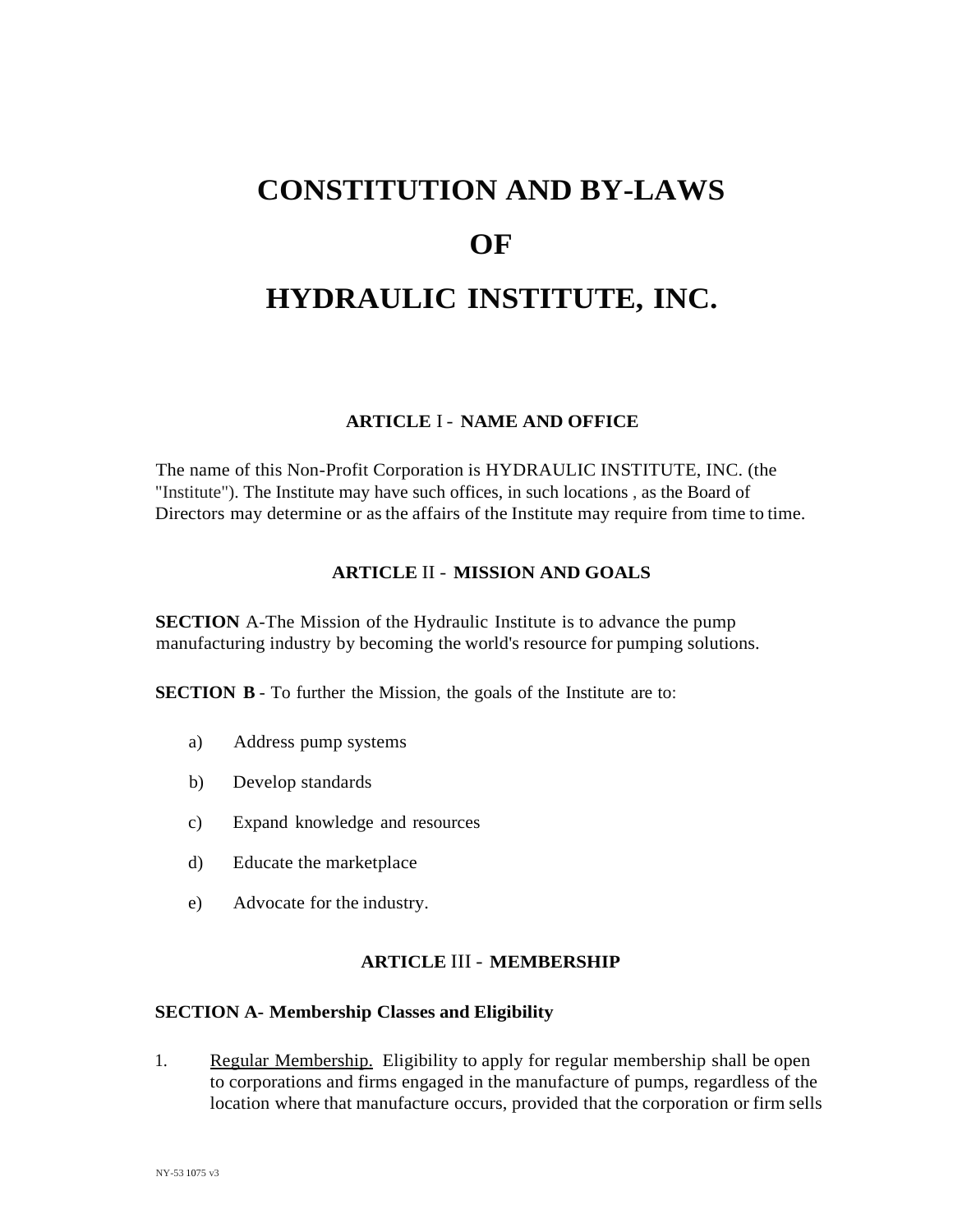pumps into the North America market. The manufacture and sale shall have taken place for at least one year prior to the application for membership. As used herein, manufacture shall mean the machining or fabrication and assembly of pump units. Regular Members headquartered outside of North America, who manufacture pumps wholly outside of North America but sell pumps & pumping systems into the North America market, shall be authorized to designate a Standards Voting Representative to vote on standards and other technical matters, but shall not be authorized to designate an Executive Voting Representative to vote on non-technical matters.

- 2. Associate Membership. Eligibility to apply for associate membership shall be open to corporations and firms engaged in the manufacture of such products as, but not limited to, motors, variable speed or other drivers, seals and sealing systems, bearings, component parts, gears, couplings, gauges, instrumentation and controls, coatings, lubricants and lubricating systems or the design and development of pump-specific software for ultimate use in or with pumps or pumping systems, regardless of the location where that manufacture occurs, provided that the corporation or firm sells into the North America market. Eligibility to apply for associate membership shall also be open to corporations and firms whose primary business is integration, manufacture and assembly of pump and pumping components into a system of modular solution, regardless of the location where that integration, manufacture and assembly occurs, provided that the corporation or firm sells such products into the North America market. Associate Members headquartered outside of North America, who manufacture wholly outside of North America but sell into the North America market, shall be authorized to designate a Standards Voting Representative to vote on standards and other technical matters, but shall not be authorized to designate an Executive Voting Representative to vote on non-technical matters.
- 3. Sub-units of a Business Entity. Whenever the Board of Directors, by resolution adopted by a majority of all of its members, shall declare that it is in the interest of the Hydraulic Institute to admit to membership in the Institute a subsidiary, operating division, or other sub-unit of a larger pump business, the membership of that subsidiary, operating division or sub-unit shall be conditioned upon execution of a non-disclosure agreement with the Institute to ensure that information provided to the member by the Institute will not be circulated or disclosed to anyone not an employee of the subsidiary, operating division or sub-unit.

#### **SECTION B - Application For Membership**

1. Application. Application for membership in the Institute shall be made in writing, addressed to the Secretary, and shall state the Sections with which affiliation is desired, shall contain acceptance of, and agreement to abide by this Constitution and By-Laws and shall be signed by an executive officer of the applicant. In the case of applications for Associate Membership, the applicant shall also agree to abide by the Associate Member Policies and Procedures as set forth by the Board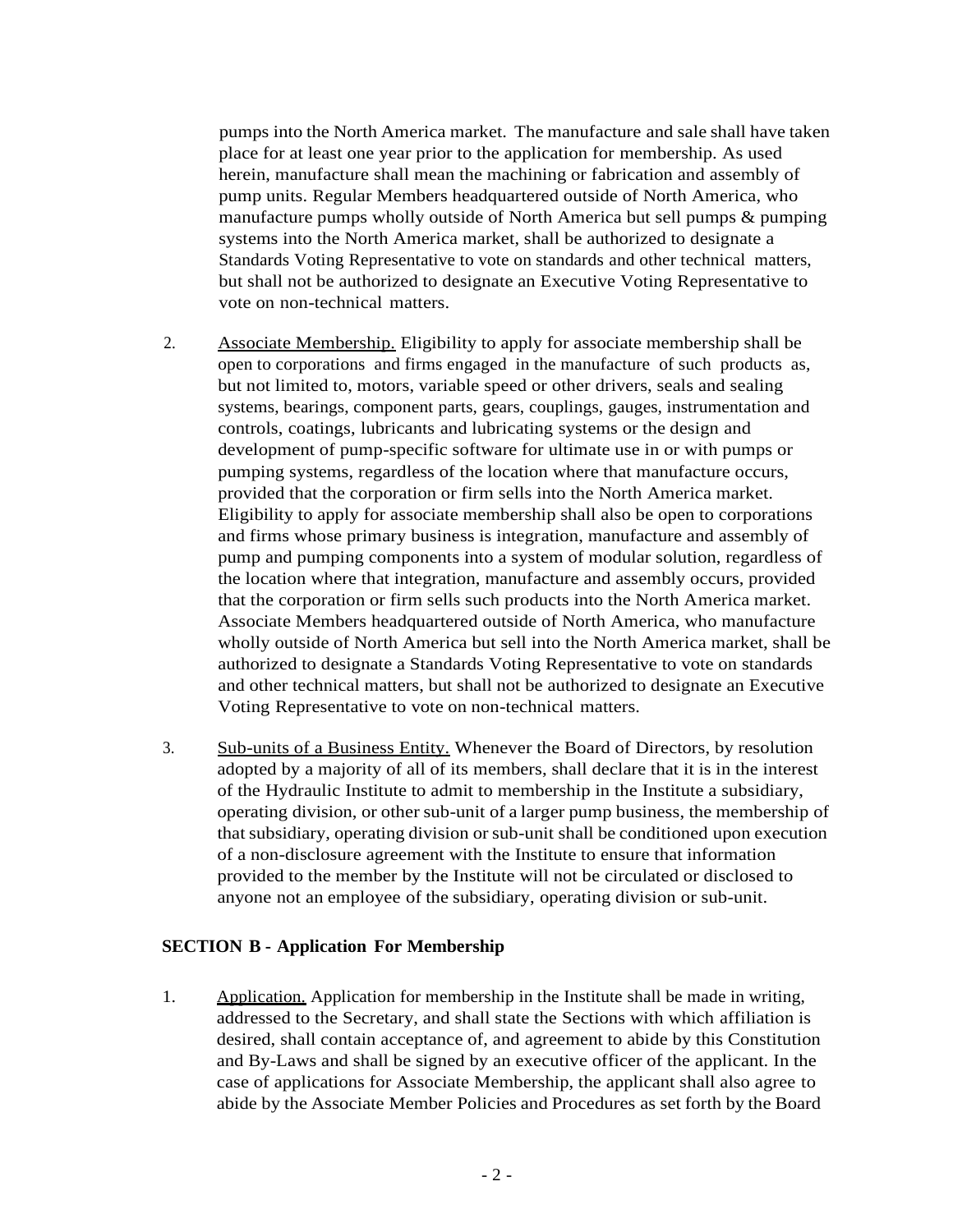of Directors and amended from time to time. Applications which have met these requirements shall be submitted to the Board of Directors for action.

- 2. Numerical Limitations. No application for Associate Membership shall be accepted if addition of the applicant to membership would cause the number of Associate Members to exceed two-thirds (67%) of the number of Regular Members. However, no Associate Member shall be deprived of membership renewal solely on the basis that after its admission there occurred a reduction in the number of Regular Members that resulted in the above ratio being exceeded.
- 3. Approval of Application. Following approval of the application by the Board of Directors, the applicant shall become a member of the Institute upon payment of the initiation fee and submission of data required for the calculation of dues.

#### **SECTION C** - **Representation**

- 1. Number of Representatives. Each member shall be represented in the Institute, and in each Section with which the member is affiliated, by one duly appointed executive voting representative and by one or more associate representatives.
- 2. Types of Representatives. Representatives of a member shall be such of its proprietors, officers or employees asthe member may designate. Each member shall designate which one of its representatives shall have the power to vote as follows (the same person may be designated for both categories):

(a) Executive Voting Representative - This representative shall cast his company's vote on all matters except standards and other technical matters.

(b) Technical Voting Representative - This representative shall cast his company's vote on standards and other technical matters.

- 3. Changing and Withdrawing Representatives. A member may change or withdraw representatives at will by giving written notice to the Institute.
- 4. Listing of Representatives. The Secretary shall canvass the membership annually, prior to the Annual Meeting, to maintain up to date listings of such representation.

#### **SECTION D-Rights And Privileges**

All members shall exercise and enjoy such rights as this Constitution and By-Laws of the Institute may prescribe.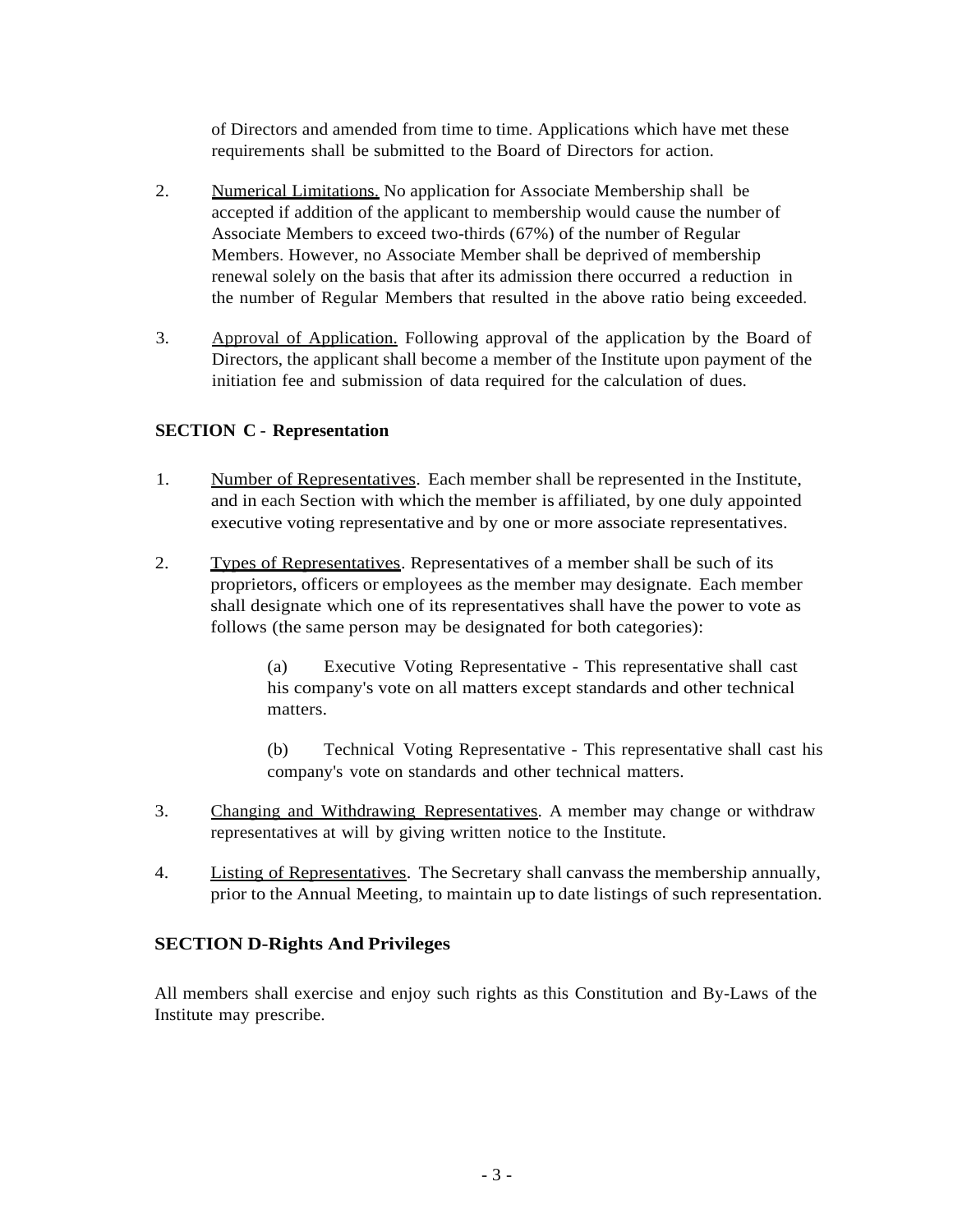#### **SECTION E - Transfer Of Membership**

Any purported sale, assignment, transfer or encumbrance of membership in the Institute or of the membership rights, whether done expressly or by operation of law, shall be wholly void and shall confer no rights upon the purported purchaser, as signee, transferee or claimant; provided, however, that the Board of Directors, at its discretion, may, by proper vote, expressly consent to the transfer of a membership and to the acceptance of the transferee as a member of the Institute, and may determine whether or not such transferee shall be required to pay the initiation fee.

#### **SECTION F - Resignations**

Resignations of members shall be in writing, addressed to the Secretary. No resignation shall be effective until sixty (60) days after its receipt by the Secretary and then only if the dues and assessments of the resigning member are paid up to the date when the resignation takes effect.

## **SECTION G -Termination Of Membership**

- 1. Disqualification. A membership shall be terminated whenever the Board of Directors determines that the member no longer meets the qualifications for membership.
- 2. Expulsion for Cause. A member or representative of a member may be expelled for cause by a two-thirds affirmative vote of the eligible members of the Institute, taken at a meeting thereof; provided, however, that such member or representative of a member shall first be afforded an opportunity to be heard before the Institute. On the question of expulsion, no accusing or accused member or representative shall be entitled to vote. The expulsion of a member shall, in every case, include every representative of such member.

#### **SECTION H - Non-Member Participation Categories**

The Board of Directors shall be empowered to identify categories of non-members eligible to participate in the Institute and shall establish rules and guidelines for such participation.

# **ARTICLE IV- POLICIES AND PROCEDURES**

Unless otherwise ordered by a resolution of the members adopted at any regular or special meeting, the responsibility for establishing policies and procedures for the proper operation of the Institute shall be vested in a Board of Directors.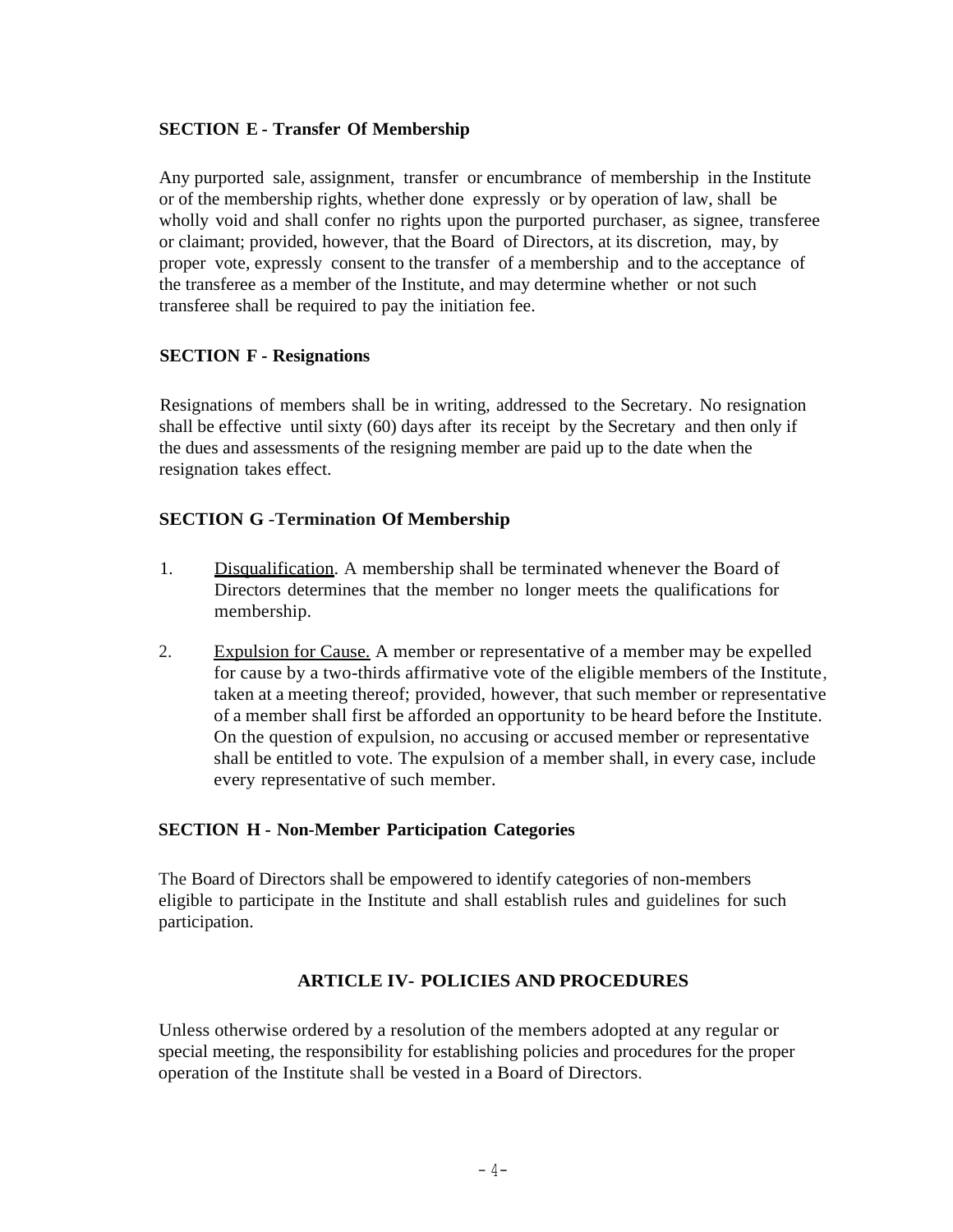## **ARTICLE V-BOARD OF DIRECTORS**

#### **SECTION A-Board of Directors Membership**

- 1. Composition ofBoard of Directors. The Board of Directors shall be composed of up to thirteen (13) persons and past Presidents as set forth in subparagraph (f) below, as follows:
	- (a) The President; who shall serve as Chair of the Board;
	- (b) the Vice President
	- (c) The Treasurer;
	- (d) The Secretary;

(e) Up to nine (9) 9 elected members who are duly identified by theirexecutive voting representative to represent their companies;

(f) Following his term as Chairman of the Board of Directors, each past President, by virtue of his prior office, and so long as he remains the executive voting representative of his company, shall continue as a member of the Board of Directors for an additional three years, and thereafter shall be an ex-officio member of the Board of Directors.

(g) Executive voting representatives of Associate Members shall be eligible to serve on the Board of Directors, but not as officers of the Institute. No more than three such representatives shall serve at any one time.

2. Election and Term of Office. The President, Vice President, Secretary, Treasurer and members of the Board of Directors shall be elected at the Annual Meeting of the Institute. The Secretary, Treasurer, Vice President and President shall serve one year terms, and are expected to serve in each role in succession. Board Members shall serve for terms ofthree (3) years, with members being elected each year as needed so that the terms of all members are not concurrent. An elected member shall serve until the election ofhis successor at the Annual Meeting of the year in which his term expires.

#### **SECTION B-Re-Election To Board of Directors**

Not as a directive nor as a requirement, but as an objective, no person should be eligible for reelection as a member of the Board of Directors who shall have been an elected member of the Board of Directors for a period of two (2) years immediately preceding the Annual Meeting at which such election is held.

#### **SECTION C-Vacancies In The Board of Directors**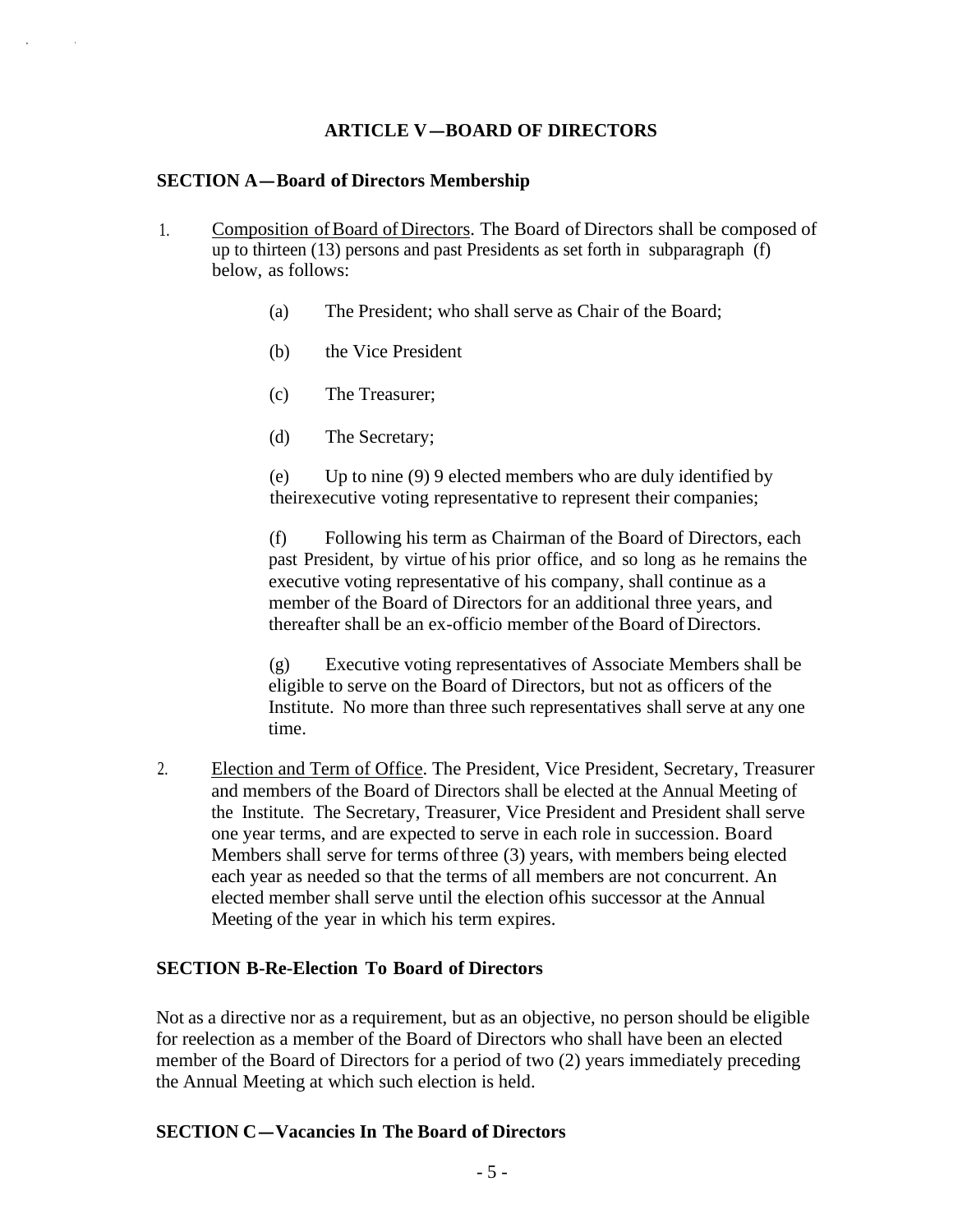In the event of death or resignation of the Chairman, the Officers shall appoint a temporary Chairman to serve through the next Annual Meeting. Any vacancy on the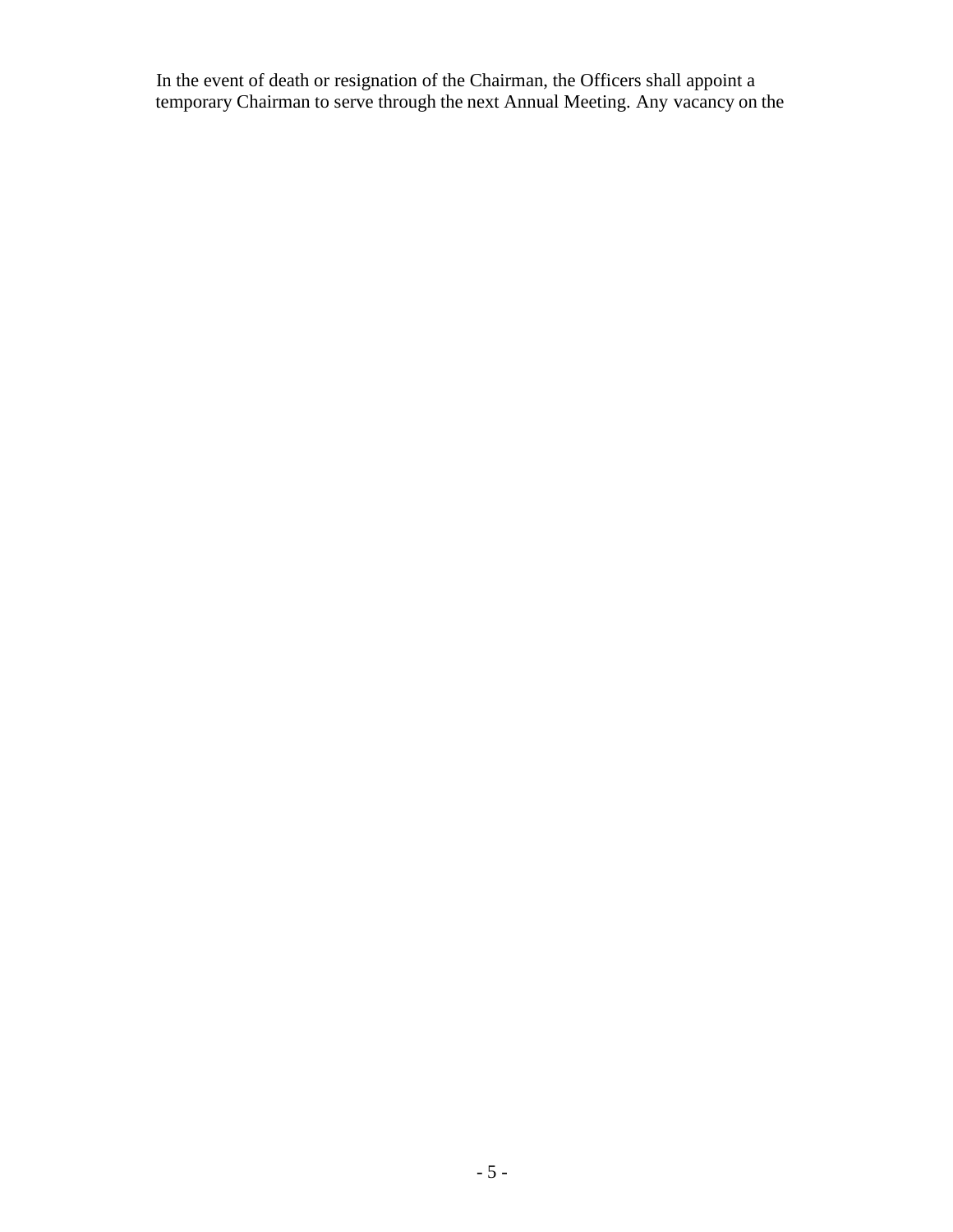Board of Directors for an unexpired elected term of office created by reason of death, resignation, incapacity or termination by reason of retirement or substitution as the duly appointed executive voting representative of a member company, shall be filled by the Board of Directors by electing a successor who shall hold office during the unexpired term of his predecessor.

#### **SECTION D - Compensation Of Board of Directors Members**

Members of the Board of Directors shall serve without compensation, but may be reimbursed, at the discretion of the Board of Directors, for actual expenses incurred by them upon the business, or for the account, of the Institute. This reimbursement shall not include expenses incurred as a result of, or in connection with, attendance at meetings of the Board of Directors.

#### **SECTION E-Executive Committee**

The Board of Directors shall elect an Executive Committee empowered to meet and act on behalf of the Board between meetings of the Board of Directors. The Executive Committee shall consist of the President and Board Chair, the Vice President, Secretary, Treasurer and the Executive Director of the Institute.

#### **SECTION F - Vice Presidents**

The Board of Directors shall elect such Vice President as the Board determines are necessary to further the Mission of the Institute, but the Vice Presidents shall not be members of the Board.

#### **ARTICLE VI -OFFICERS, STAFF AND COUNSEL**

## **SECTION A** - **Officers**

- 1. The Officers of the Institute shall be: the President and Board Chair; Vice President; Treasurer and Secretary.
- 2. The Officers shall be elected by the Regular Members from among the executive voting representatives of Regular Members at the Annual Meeting, and shall hold office until the election and installation of their successors at the next Annual Meeting.
- 3. Persons serving as Officers or members of the Boardshall serve without compensation.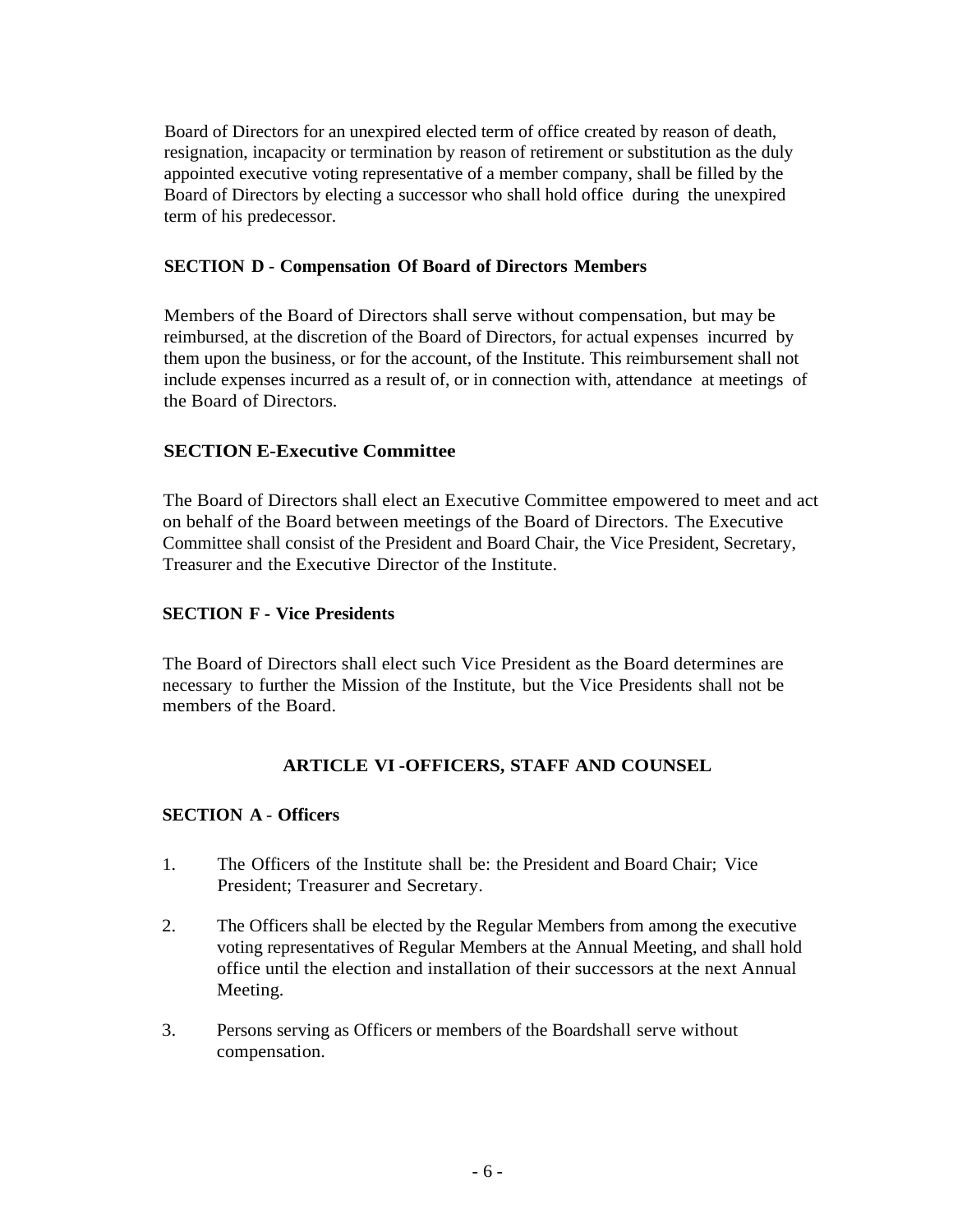4. The Staff of the Institute shall be headed by the Executive Director, who shall serve as Assistant Secretary-Treasurer of the Institute. The Executive Director shall fill such other staff positions as are authorized by the Board of Directors.

#### **SECTION B - Duties Of The President**

The President shall preside at all meetings of the Institute. During the absence or temporary incapacity of the President, or in the event of death or resignation of the President, the Vice President shall perform the duties and have the powers of the President.

## **SECTION C** - **Duties Of The Executive Director**

The Executive Director shall be engaged by the Board of Directors and shall be the chief executive officer of the Institute. He shall oversee, and be responsible for, the functioning of the Institute pursuant to the policies and procedures of the Board of Directors. The Executive Director shall also serve as Assistant Secretary and Assistant Treasurer of the Board of Directors to perform such duties as are determined by the Board of Directors.

## **SECTION D - Bonding Of The Officers And Staff**

Such officers and staff as the Board of Directors may designate shall give surety bonds for the faithful performance of their duties in such amount as may be required by the Board of Directors. The premium or premiums on such bonds shall be paid by the Institute.

#### **SECTION E -Filling Vacancies In Elected Offices**

- 1. Vacancies for President, Board Members, or Vice Presidents. A vacancy in an office of the President or of a Board member may be filled by the Regular Members in an election at any meeting of the Institute at which a quorum is present, or by letter ballot. A vacancy in an office of Vice President may be filled by means of an election at any meeting of the Board, or by letter ballot of the Board.
- 2. Simultaneous Vacancies. In the event that the office of President and all offices of Vice President become vacant simultaneously, the Chairman of the Board of Directors shall preside until an election can be held. Such election shall be the first order of business at the meeting or letter ballot specified in Paragraph (1) of Section E, of this Article.

#### **SECTION F - Staff**

The Executive Director shall appoint and engage such other administrative and technical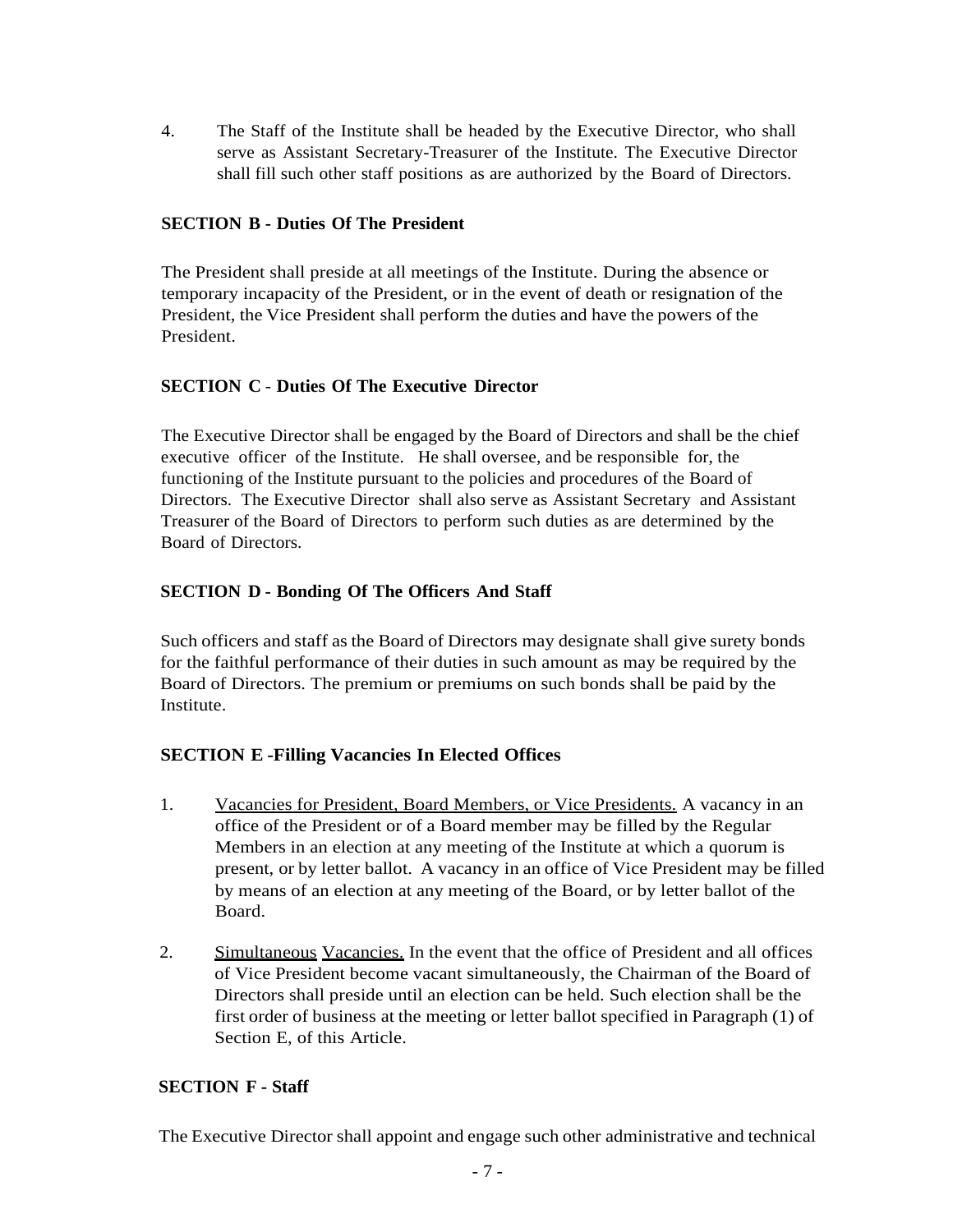staff or other specialists as may be authorized by the Board of Directors.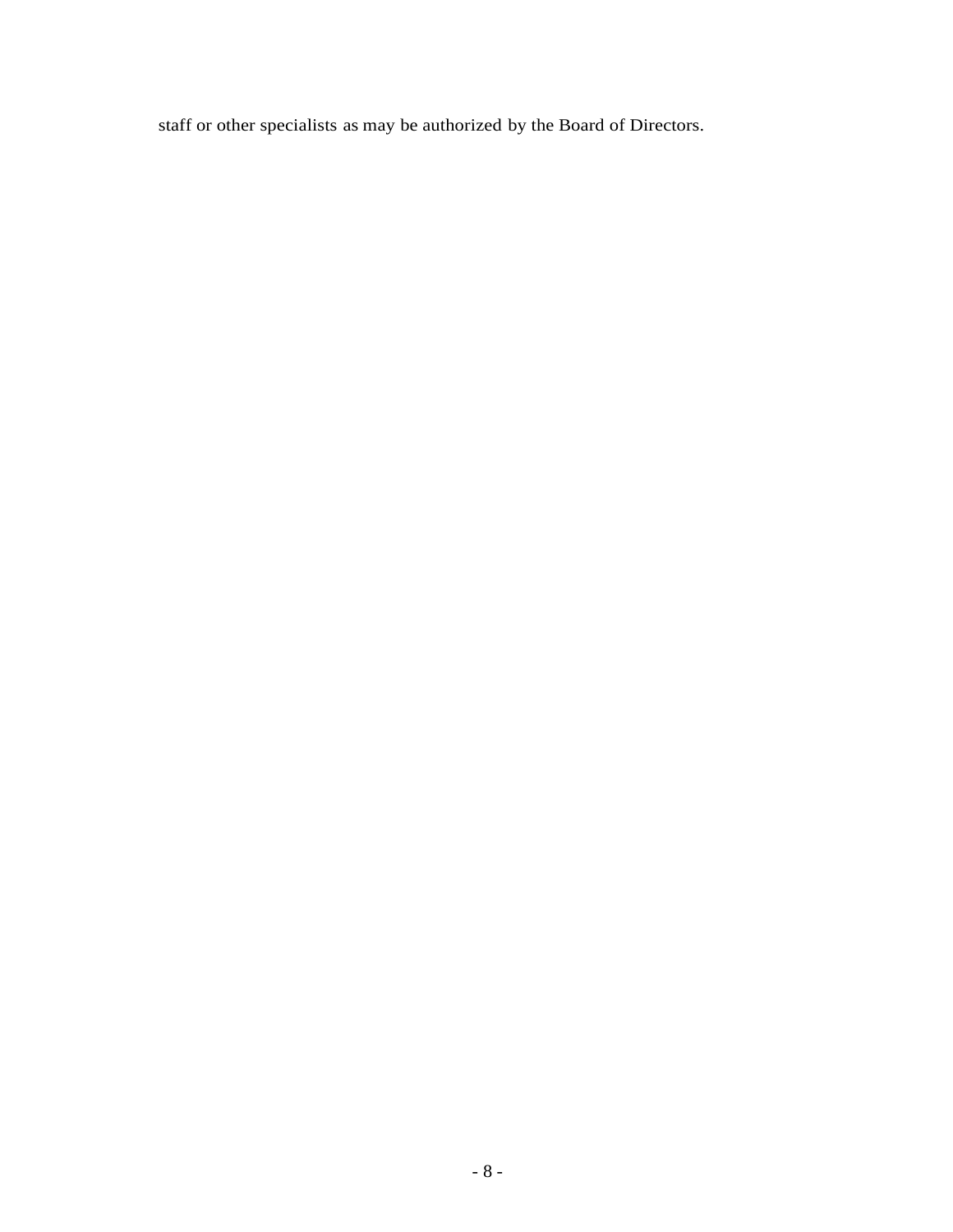#### **SECTION G - Legal Counsel To The Institute**

The Board of Directors shall retain Legal Counsel for the Institute upon such terms and conditions as it shall deem advisable.

#### **ARTICLE VII - COMMITTEES OF THE INSTITUTE**

#### **SECTION A** - **Regular Appointment Of Institute Committees**

The Board of Directors at its Annual Meeting shall appoint such Institute Committees as may be prescribed by this Constitution and By-Laws and may appoint such additional standing and special Committees as, in its opinion, are advisable or necessary to carry on the work of the Institute. The members of all such Committees shall serve for one year or until their successors have been appointed and installed. All such Committees shall act under the direction of, and make periodic reports to, the Board of Directors. These Committees shall perform such duties, and have and exercise such powers, as are specified in this Constitution and By-Laws, and as may be delegated by the Board of Directors.

#### **SECTION B - Interim Appointment Of Institute Committees**

The President is authorized to make interim appointments of Institute Committees and Committee members, and Institute representatives to and contacts with outside organizations, subject to confirmation by the Board of Directors at its next meeting. At any regular meeting of the Institute, the Chairman of a Committee is authorized to appoint attending members of the Board of Directors as voting members for that meeting in sufficient number to complete a quorum.

#### **ARTICLE VIII - MEETINGS**

#### **SECTION A** - **Meetings Of The Institute**

- 1. Regular Meetings. The Annual Meeting of the Institute shall be held during the first quarter of the calendar year, at such time and place as may be determined by the Institute; but, in no case, shall this meeting be deferred beyond the first quarter of the calendar year. Other regular meetings shall be held as directed by the Institute.
- 2. Special Meetings. Special meetings of the Institute may be called by the President, and shall be called by the Executive Director on the request in writing of four of the elected members of the Board of Directors or of not less than twenty-five per cent (25%) of the Institute members.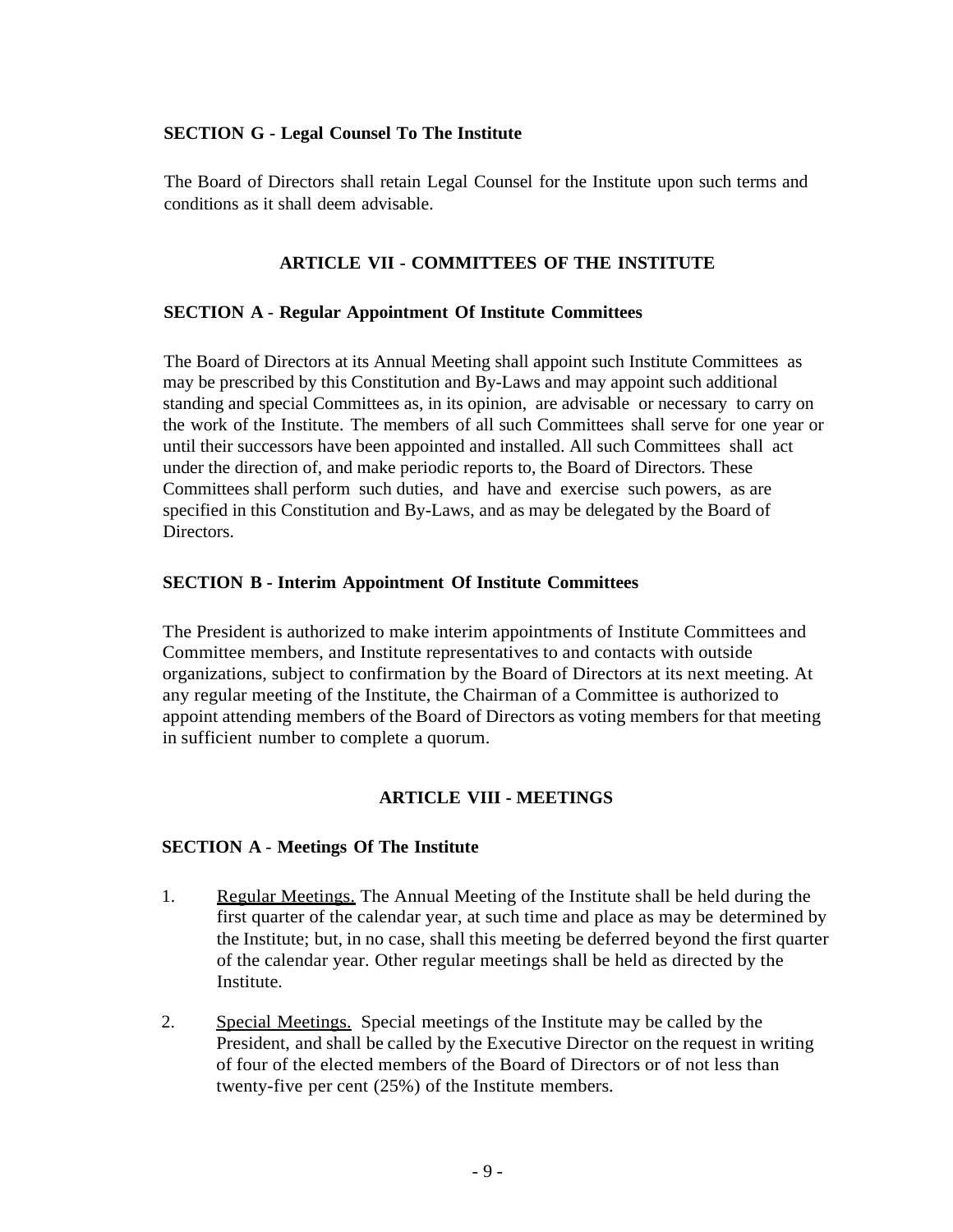3. Notice of Meetings. Not less than ten days before each regular meeting and five days before each special meeting of the Institute the Executive Director shall mail or cause to be mailed to each member of the Institute a notice of the meeting.

#### **SECTION B - Meetings Of The Board of Directors**

- 1. Regular Meetings. Regular meetings of the Board of Directors shall be held in conjunction with the Institute meetings.
- 2. Special Meetings. Special meetings of the Board of Directors may be called by the Chairman and shall be called by the Executive Director on specific request by two or more members of the Committee. At least two days' notice of any special meeting shall be given by the Executive Director by letter, email or telephone. The place of special meetings of the Board of Directors shall be determined by the Chairman.

## **SECTION C** - **Meetings Of Sections**

- 1. Annual Meetings. Each Section of the Institute shall hold an Annual Meeting, preferably at the time and place of the Annual Meeting of the Institute.
- 2. Other Meetings. Regular meetings of Sections may be held in conjunction with the regular meetings of the Institute. Special meetings may be called by the Chairman of a Section upon the written request of at least twenty-five per cent (25%) of the members of that Section. A special meeting of a Section may be called at any time by the President of the Institute, at a time and place determined by him. In the case of a regular meeting, the Executive Director shall mail a notice at least ten (10) days before such meeting. In the case of a special meeting, notice shall be sent by letter, email or telephone as far in advance as possible, but in any event, if such notice is not mailed or given at least five (5) days beforethe meeting, any action taken at such meeting shall be subject to confirmation at the next regular meeting of the Section or by letter ballot.

#### **SECTION D - Meetings Of Committees**

Meetings of Committees of the Institute (other than those of the Board of Directors) may be called by the Chairman thereof, except that regular meetings are not required to be held.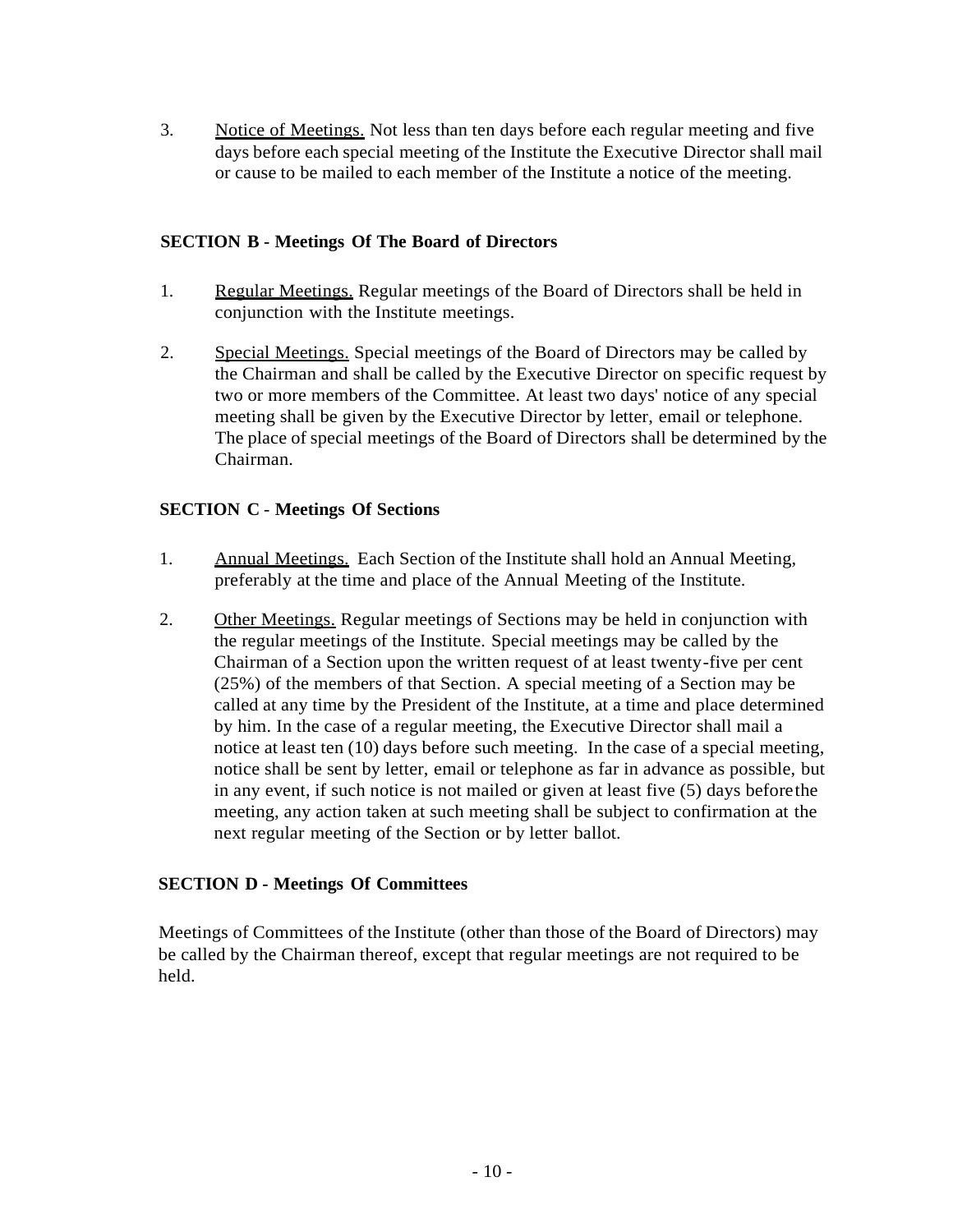#### **SECTION E - Minutes Of Meetings**

Written minutes shall be prepared to record the attendees and actions taken at any meeting of the Institute, the Board of Directors, Sections or Committees.

# **ARTICLE IX - QUORUM**

## **SECTION A** - **Quorum Of The Board of Directors**

Fifty percent (50%) of the members of the Board of Directors shall constitute a quorum, but if none of the members present is an elected member of the Board, any action taken shall require the unanimous vote of all members present. When any of the members constituting a quorum is an elected Board member, action may be taken by a simple majority.

#### **SECTION B - Quorum Of A Section**

One-third (33 1/3%) of the members of a Section, each as represented by either a voting or duly authorized associate representative, shall constitute a quorum at any meeting of a Section, but a lesser number may adjourn.

#### **SECTION C** - **Quorum Of Committees**

One-third (33 1/3%) of the members of a Committee, each as represented by either a voting or duly authorized associate representative, shall constitute a quorum, but a lesser number may adjourn.

#### **SECTION D - Presence By Telephone**

A member representative may be counted as present at a meeting for all purposes if he is connected to the meeting room by telecommunication so as to permit him to hear the progress of the meeting and to be heard by those physically present at the meeting.

# **ARTICLE X** - **VOTING**

#### **SECTION A- Voting At Meetings Of The Institute, Sections Or Committees**

1. Number of Votes per Member. Each member shall be entitled to one vote on all matters presented to the membership of the Institute, Section or Committee with which such member is affiliated.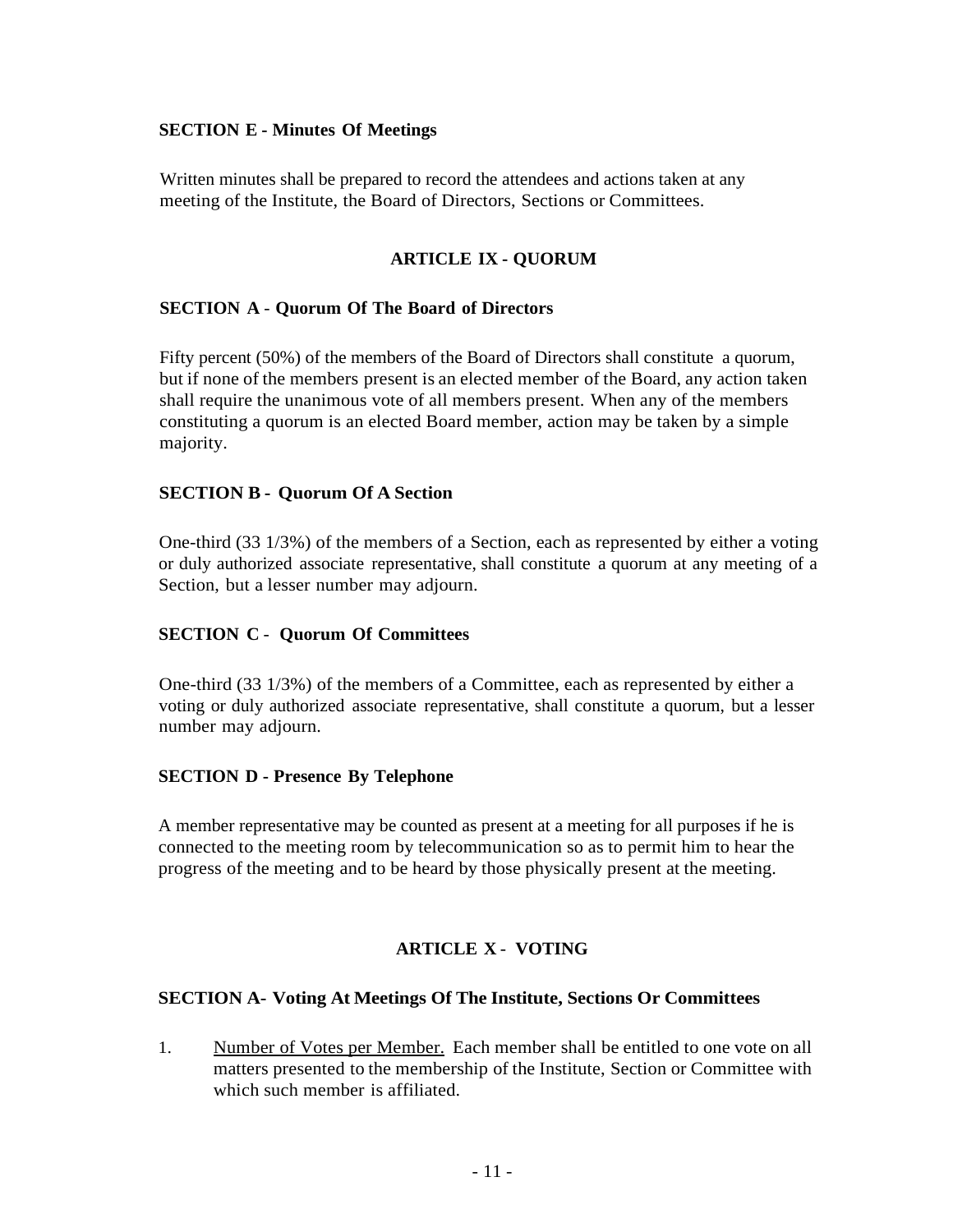- 2. Casting of Votes. The vote of each member at meetings of the Institute, Section or Committee shall be cast by its appropriate voting representative. In the absence of its voting representative, the vote of that member may be cast by the associate representative who is present and is authorized to vote.
- 3. Computing Results of Ballot. In computing results of a ballot, any fraction equal to or less than one-half shall be disregarded, and any fraction greater than one-half shall be taken as one in determining the result.

## **SECTION B - Proxies**

- 1. Institute or Section Meetings. At any meeting of the Institute or Section, the voting representative of any member may be represented by a proxy granted to an associate representative of the member, or to the authorized voting representative of some other member. Such proxy shall be canceled in the event that the authorized voting representative of the member previously granting the proxy is present at the meeting.
- 2. Committee Meetings. A member of any committee may vote at a meeting thereof by proxy.
- 3. Verification. Any proxy granted shall be in writing and shall be subject to verification by the Chairman of the meeting as to conformity with the provisions of this Section.

#### **SECTION C** - **Letter Ballots**

Extent of Usage. Except with respect to the election of members of the Board of Directors or the election of officers of the Institute or Sections, any vote of the Institute or Sections or any Committee may be taken by a thirty (30) day letter ballot.

2. Mailing of Letter Ballot. Such letter ballot must be mailed to the voting representative of each member of the Institute, or Section, or each member of the Committee within whose scope the subject of the ballot belongs.

## **SECTION D - Recording Of Votes Of Letter Ballots**

1. All letter ballots on non-technical matters shall provide for recording votes of the members as follows:

> YES -- A ballot marked "yes" shall be recorded as in favor of the proposal.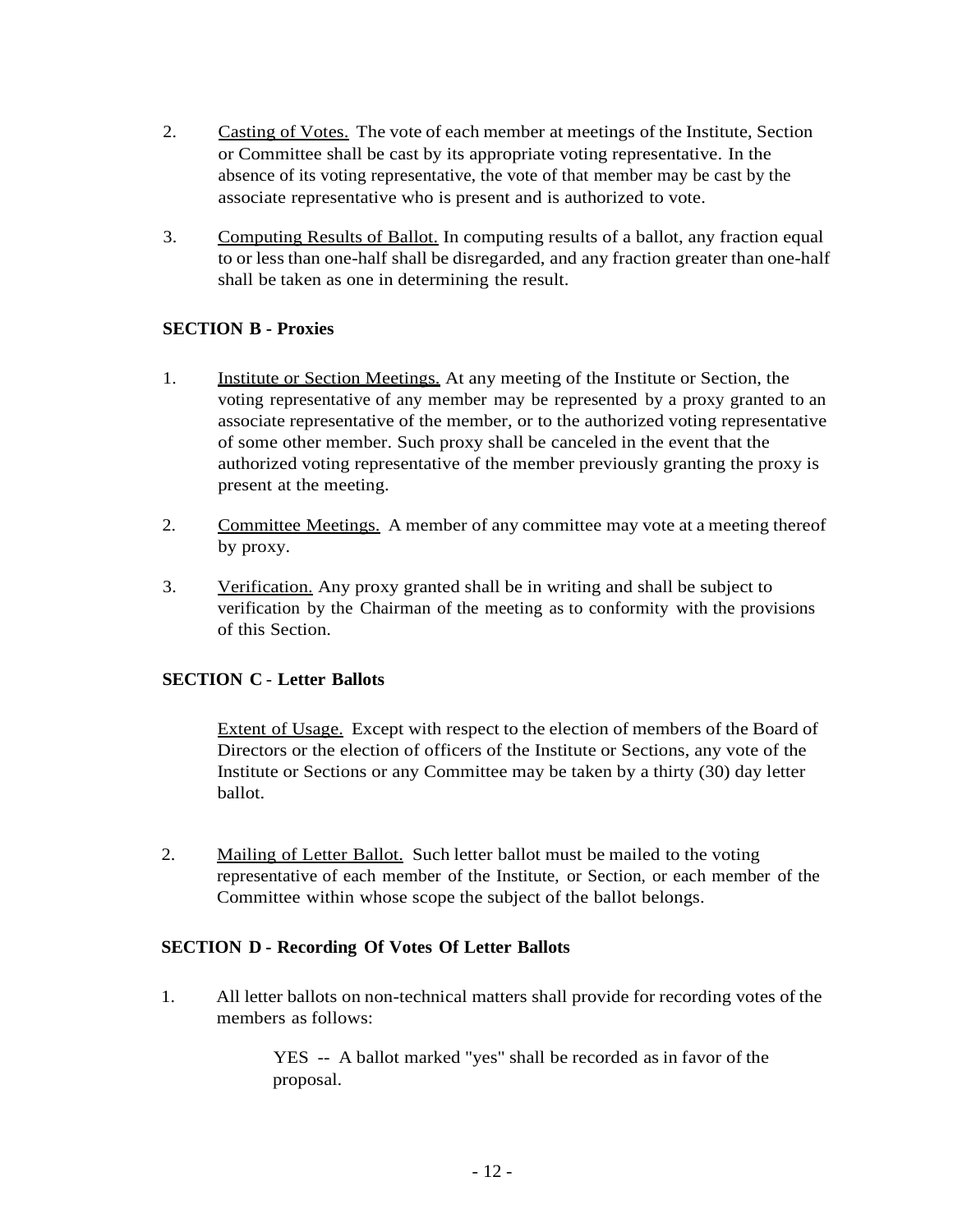NO -- ballot marked "no" shall be recorded as opposed to the proposal.

ABSTAIN -- A ballot marked "abstain" shall be recorded as a ballot received on which the member does not wish to take a position on the proposal.

2. All letter ballots on technical matters shall provide for recording votes of the members as follows:

> YES -- A ballot marked "yes" shall be recorded as in favor of the proposal.

NO WITH REASON -- ballot marked "no with reason" shall be recorded as opposed to the proposal.

ABSTAIN -- A ballot marked "abstain" or a ballot marked "no" without giving a reason shall be recorded as a ballot received on which the member does not wish to take a position on the proposal.

- 3. Members not returning their ballots within the voting period shall be considered to have forfeited their vote on the question.
- 4. No member may change his vote given by letter ballot after expiration of the voting period of thirty (30) days from the date of mailing of the ballot.
- 5. Ballots cast by a member authorized to vote on the type of question shall be dated and signed by the appropriate voting representative of such member.

#### **SECTION E - Computing Results Of Letter Ballots**

1. Upon completion of the voting period, the Executive Director shall prepare tabulation showing:

Number of Votes--Yes--

Number of Votes--No or No With Reason-

-Number of Votes--Abstain--

Number Eligible to Vote--

- 2. Only the votes marked "yes" or "no" (in non-technical ballots) or "no with reason" (in technical ballots) shall be considered in determining the results of the voting.
- 3. The sum of the number of votes marked "yes," the number of votes marked "no" (in non-technical ballots), "no with reason" (in technical ballots) and the number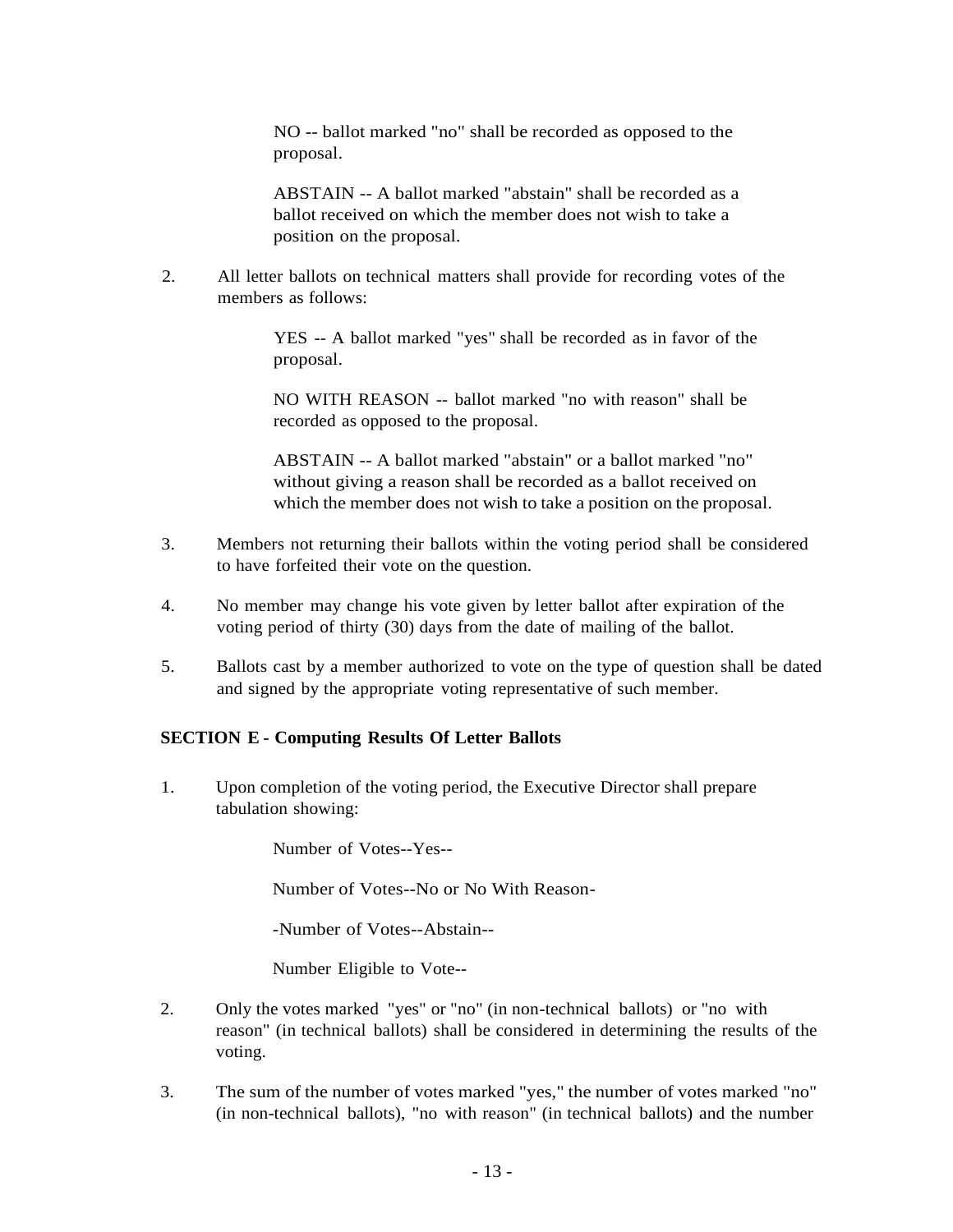of votes counted as an "abstain" taken as a percentage of the number eligible to vote shall determine if a quorum, as defined in ARTICLE IX, has voted. If less than a quorum has voted, the proposal shall be referred back to the source.

4. Any proposal covered by a letter ballot shall be approved by the affirmative vote of at least two-thirds (66 2/3%) of the votes cast.

## **ARTICLE XI - INITIATION FEES AND DUES**

#### **SECTION A** - **Initiation Fee**

The initiation fee of each Regular Member and of each Associate Member shall be determined by the Board of Directors; provided, however, that if a former member of the Institute applies for reinstatement of membership, the Board of Directors may, at its discretion, waive in whole or in part the payment of the initiation fee.

#### **SECTION B - Annual Dues**

- 1. Regular Members. The annual dues of each Regular Member shall be computed by assessing against such member a sum that shall bear the same relation in proportion to the total amount of dues to be collected as provided in the annual budget of the Institute as the member's volume of sales billed for products included in the scope of the Institute for the previous calendar year bears to the total volume of sales billed for the previous calendar year by all members; provided, however, that the minimum dues to be paid by any member in any year shall be as established by the Board of Directors; and provided further, that the maximum dues to be paid by any one member in any year shall be limited to one third (33 1/3%) of the total amount of dues to be collected.
- 2. Associate Members. The annual dues of each Associate Member shall consist of a base dues amount plus an additional dollar amount based upon the Associate Member's product sales to pump manufacturers. The Board of Directors shall determine the base dues amount and the factor used to determine the additional dollar amount derived from product sales.
- 3. Due Dates. Annual dues shall be invoiced semi-annually, for the first half of the year in December of the immediate prior year and in June. Each invoice is due and payable within thirty (30) days after receipt.

#### **SECTION C-ln Case Of Election Of New Members**

The election of a member after the beginning of each fiscal year shall not affect the apportionment of dues previously made for such year. Each such newly elected member shall pay dues on a monthly basis for the remainder of the fiscal year beginning with the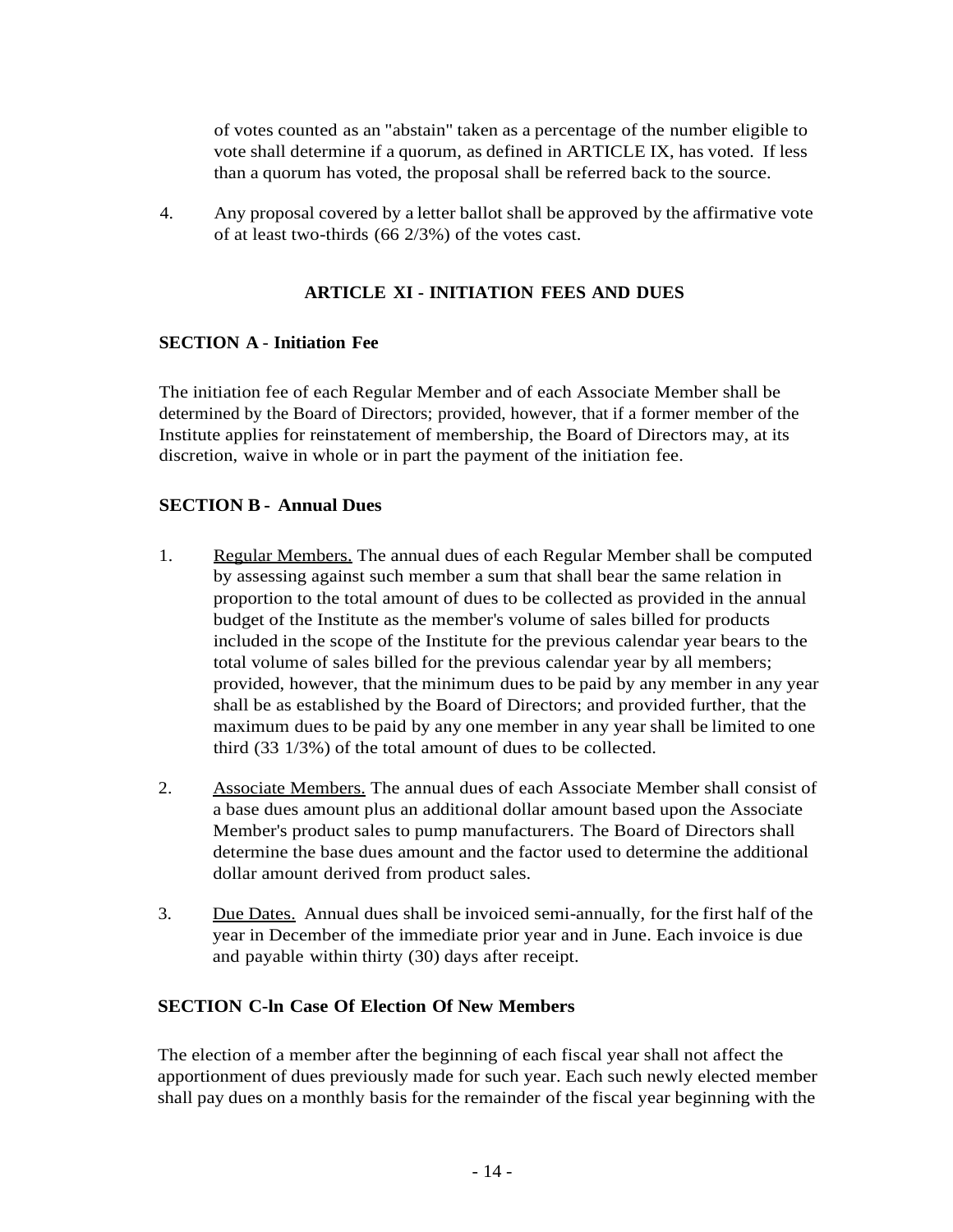effective date of its membership. The amount of dues of such member shall be computed at the same rate used in computing the dues of existing members.

#### **SECTION D - Failure To Pay Dues**

- 1. Suspension for Non-Payment. If any member fails to pay the prescribed dues within thirty (30) days after the same shall have become due, such member shall as a result of such failure, and without further action, be suspended from all rights and privileges of membership and such suspension shall continue until the payment in full of all arrears of the member so suspended, including dues accrued during the period of suspension, or until the termination of the membership of the suspended member.
- 2. Termination of Membership. The membership of any member suspended for failure to pay the prescribed dues shall terminate at the conclusion of a period of sixty (60) days after its suspension unless said period is extended by the Board of Directors, in which case the membership shall, without further action, terminate at the end of the extended period if such dues shall not have been paid.

#### **SECTION E - Failure To Report Sales**

For the purpose of computing dues, each member shall report to the Assistant Treasurer his sales of products within the scope of the Institute within sixty (60) days after the Assistant Treasurer requests such report. In the event of failure by the member to report such data within theprescribed period, the Assistant Treasurer shall assign to such member a sales volume which at his discretion seems proper, and notify the member of this figure. Dues shall then be calculated on this basis, and when the actual sales volume is available, a dues adjustment will be made in the following year. The sales figure reported in compliance with this section shall be held confidential.

# **ARTICLE XII - RIGHT TO PARTICULAR FUNDS, RESERVES, OR OTHER ASSETS OF THE INSTITUTE**

#### **SECTION A-No Individual Right, Title, Or Interest In Institute Funds**

No member or officer shall have any individual right, title, or interest in any particular funds, reserves, or other assets of the Institute.

#### **SECTION B - Interest Of Members**

All interest in the funds, reserves, and other assets of the Institute of each member whose membership shall terminate for any reason except through dissolution of the Institute, shall immediately cease and such member and representatives of such member shall have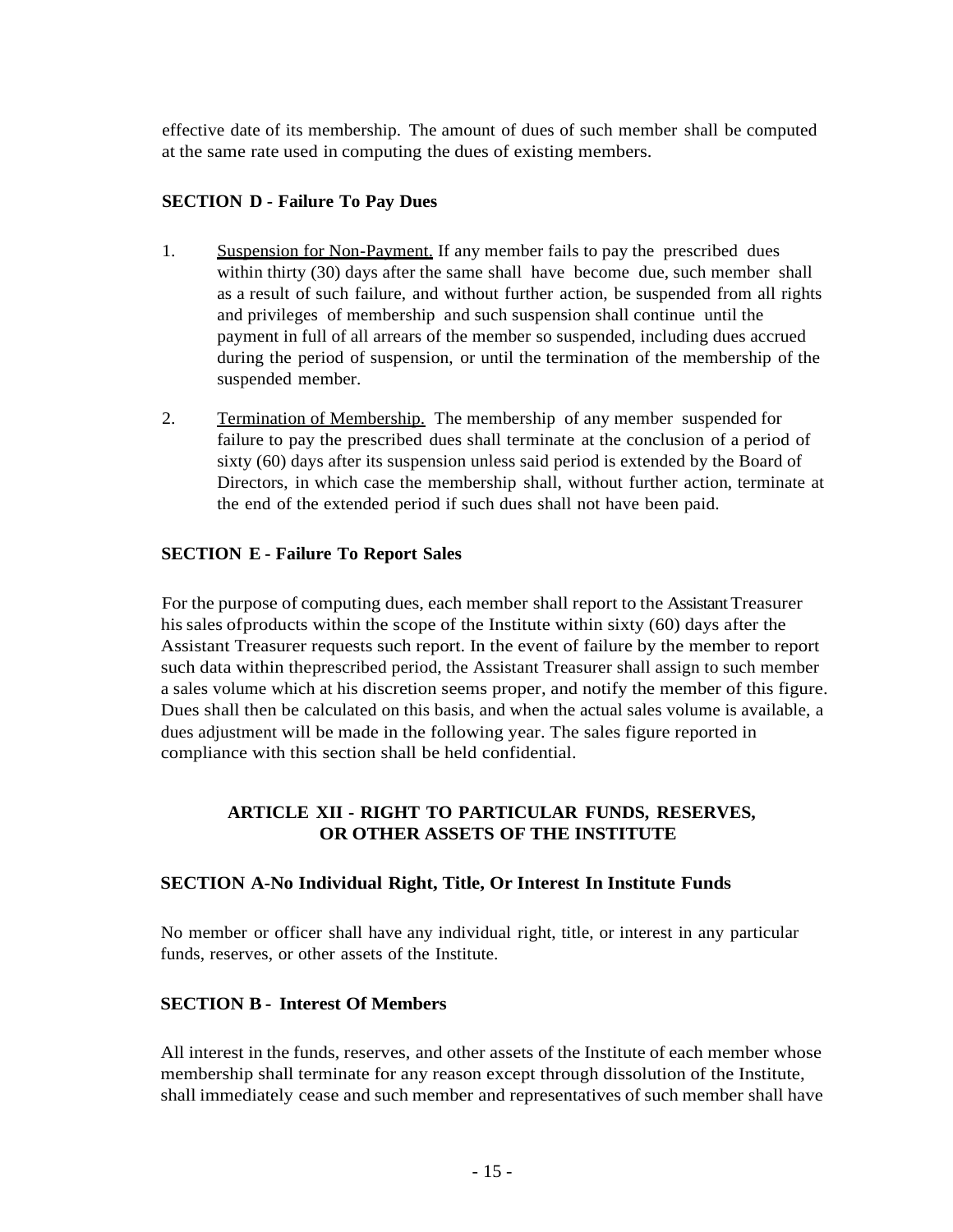no claim with respect to such interest against the Institute or against the other members or their representatives, or any of them.

#### **SECTION C** - **Disposition Of Assets On Dissolution**

Upon the dissolution of the Institute and after payment of all just debts and liabilities of the Institute, the remaining funds, reserves, and other assets of the Institute shall be divided among the members at the time of dissolution without interest in proportion to the amount of dues, initiation fees, assessments, and contributions paid by such members during the five (5) fiscal years immediately preceding the fiscal year in which dissolution takes place; provided, however, that no member shall be refunded an amount in excess of the total amount of dues, initiation fees, assessments, and contributions paid by such member during its period of membership. Any excess amount which shall exist shall be distributed by the Board of Directors to organizations selected by it and which are organized exclusively for charitable, scientific, literary, or educational purposes, no part of the net earnings of which inure to the benefit of any private shareholder or individual, and no substantial part of the activities of which is the carrying on of propaganda or otherwise attempting to influence legislation.

## **SECTION D - Dividends**

No dividends or distributions, other than on dissolution of the Institute, shall be made to any of the members or their representatives.

#### **SECTION E - Determination Of Refunds**

The determination by the Board of Directors of the amount refunded to each member as herein provided shall be final.

# **ARTICLE XIII - ORGANIZATION**

#### **SECTION A** - **Organization of Sections**

- 1. Affiliation Requirements. For the purpose of accomplishing the objects of the Institute more effectively, the members shall be divided into Sections. Each Section shall include only those pump members who are actively engaged in the manufacture for sale in the open market of the classes of pumps embraced in the scope of the Section's activities.
- 2. Determination of Scope. The Board of Directors shall, in all instances, determine the scope of Section activities.
- 3. Affiliation. The Board of Directors shall, in all cases, determine the members' eligibility or non-eligibility for affiliation with a Section.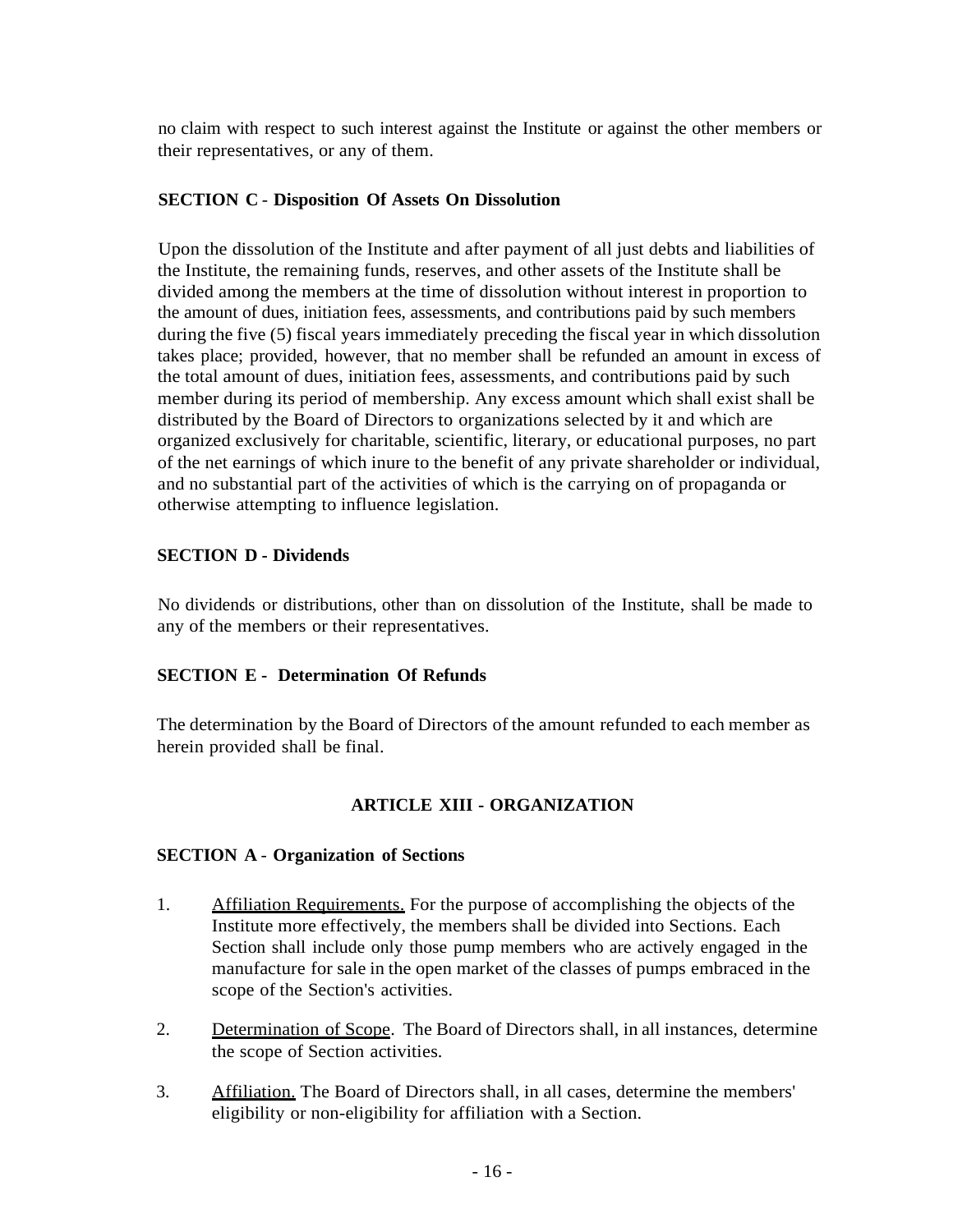4. Forming, Combining, Dividing, or Discontinuing. Authorization to form, combine, divide or discontinue Sections shall be obtained from the Board of Directors. The Board of Directors may discontinue a Section if it shall deem such action to be in the best interest of the Institute.

#### **SECTION B - Activities Of Sections**

The activities of Sections shall be subject to such limitations and to such regulations as are prescribed by this Constitution and By-Laws or by resolution adopted at any regular or special meeting of the Institute.

#### **SECTION C** - **Election Of Officers For Sections**

At the Annual Meeting, each Section shall elect from the representatives of the members affiliated with the Section a Chairman and such other officers as the Section may desire. These officers shall hold office for two years and until their successors are elected and installed. No person shall be eligible for election as Chairman of a Section who shall have been elected Chairman of that Section for two successive terms immediately preceding the Annual Meeting at which such election is held.

#### **SECTION D - Appointment Of Committees**

Sections may appoint, or may authorize the Chairman to appoint, such Committees as may be necessary to carry on the work of the Sections.

#### **SECTION E** - **Filing Of Minutes, Publications And Reports**

The Chairman of each Section shall furnish to the Institute Secretary the following:

The names of all members and their representatives in the Section promptly after appointment; the names of all Section, or Committee officers; the names of the members of all Committees of each Section; complete copies of meeting minutes, prior to distribution, promptly after the holding of such meeting; a complete draft of each standard, publication, or communication proposed for general distribution, prior to its issuance; complete annual reports of all of the activities of the Section.

#### **SECTION F -Approval By Legal Counsel**

No action of any Section or Committee shall be carried out and no direction by an officer of a Section or Committee shall be followed unless and until its legality and conformity with this Constitution and By-Laws of the Institute shall have been approved by Legal Counsel.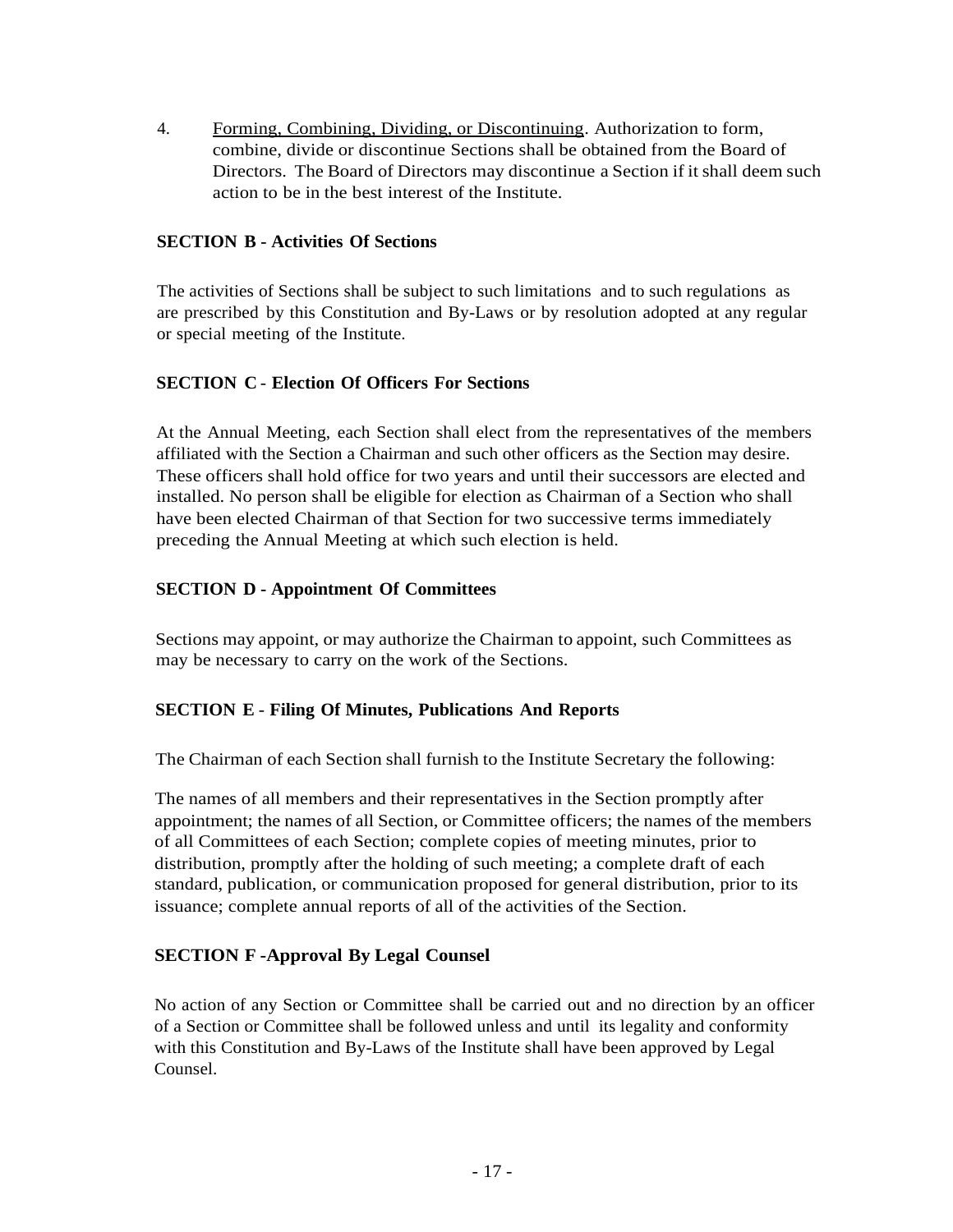# **SECTION G - Disapproval By The Board of Directors**

The Board of Directors, by a two-thirds vote of all of its members, may declare any action taken by a Section or by Section Officers or by a Section Committee to be null and void.

#### **SECTION H - Appeal**

Any interested member or Section shall have the right to appeal to the Board of Directors with respect to any action taken or proposed to be taken by a Section or Committee thereof. Notice of the time and place at which the appeal will be considered and an opportunity to be heard thereon shall be given to all members of the Section or Committee concerned.

## **ARTICLE XIV - CONTACT WITH OUTSIDE BODIES**

#### **SECTION A** - **Approval Of New Contacts**

- 1. Regular Approval. New contacts or negotiations with outside bodies shall be made only with the approval of the Board of Directors and Legal Counsel.
- 2. Interim Approval. The President and the Executive Director, with the approval of Legal Counsel, shall be empowered to approve such contacts or negotiations between meetings, subject to confirmation by the Board of Directors at its next meeting.

#### **SECTION B - Scope Of Contacts With Outside Bodies**

At the time that contacts or negotiations with outside bodies are authorized, the scope of the activity of the Institute representatives shall be clearly defined. No activities beyond such authorized scope shall be engaged in by the Institute representatives.

#### **SECTION C - General Policy**

In contacts with outside bodies, the policy of the institute shall be, in general, to request either: the appointment of joint committees composed of accredited representatives of the Institute and of the outside body directly concerned; the appointment of accredited representatives of the Institute to serve on such outside bodies; or the appointment of individuals who are employees of member companies to serve as contacts with specified outside bodies where preceding arrangements are not practical.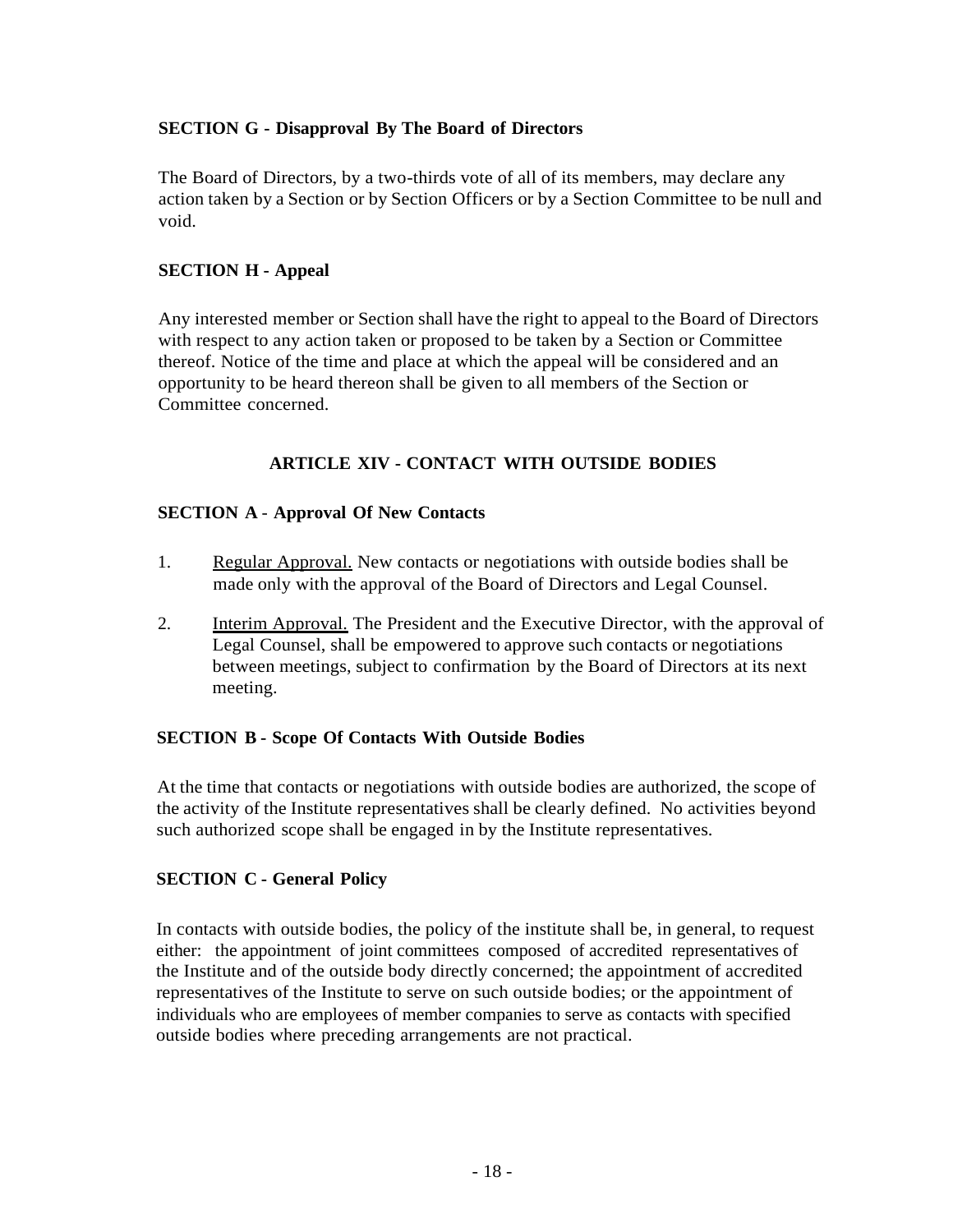#### **SECTION D - Instructions For Official Action By Representatives**

Institute representatives on joint committees or on outside bodies represent the interests of the Institute membership in general, and whenever formal action is to be taken shall vote in accordance with Institute standards in technical matters, or the directions of the particular Institute committee or subcommittee regarding the particular subject matter, or directions of the Institute Board of Directors or its subcommittee. Where guidance is sought, requests shall be addressed to the office of the Executive Director.

#### **SECTION E - Reports**

Copies of the minutes or reports covering all meetings of outside bodies with which the Institute has contact through its representatives and drafts of all proposed publications and copies of all official communications to or from outside representatives shall be filed with the Secretary of the Institute.

## **ARTICLE XV** - **STANDARDS**

#### **SECTION A** - **Purpose Of Standards**

- 1. Purpose. Standards of the Hydraulic Institute are adopted in the public interest and are designed to eliminate misunderstanding between the manufacturer and the purchaser; and to assist the purchaser in selecting and obtaining the proper product for his particular need.
- 2. Voluntary Use. Existence of Institute Standards does not in any respect precludeany member from manufacturing or selling products not conforming to the Standards.

#### **SECTION B-Definition Of A Standard**

An Institute Standard defines the product, material, process or procedure with reference to one or more of the following: nomenclature, composition, construction, dimensions, tolerances, safety, operating characteristics, performance, quality, rating, testing and service for which designed.

#### **SECTION C** - **Adoption Of Standards**

1. Approval by Letter Ballot. An Institute Standard shall be approved for adoption by the Institute by the affirmative vote of at least two-thirds (66 2/3%) of the votes cast (i.e., the sum of the ballots marked "yes" and the ballots marked "no") as provided in ARTICLE X, Section E.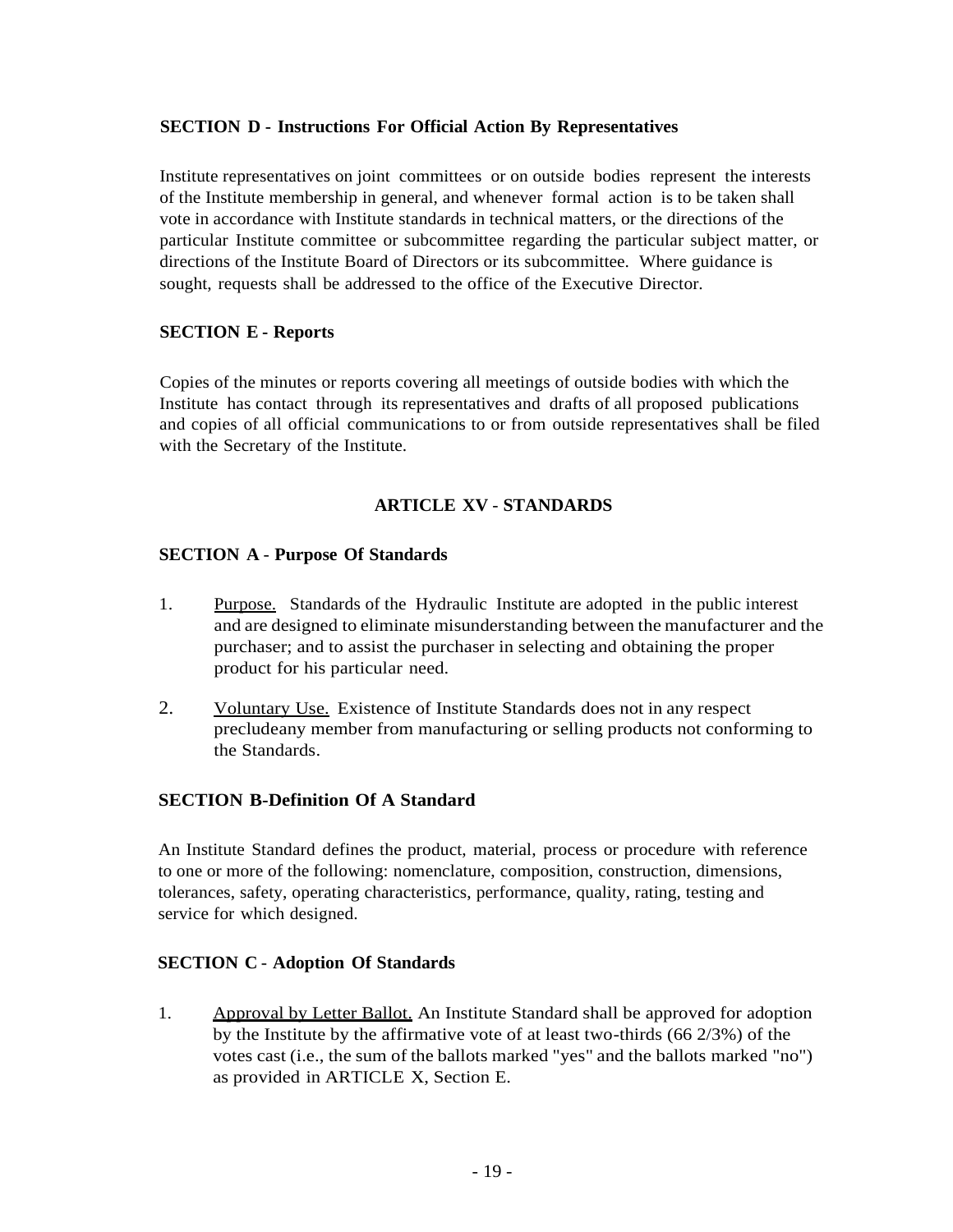2. Approval at Forthcoming Meeting. In the event that a vote on the adoption, revision, or rescission of Standards is contemplated at a forthcoming meeting rather than by means of a letter ballot, a notice of that proposed action together with a copy of the proposal itself shall be sent to all members of the eligible Sections of the Institute at least thirty (30) days before the date of the meeting at which the vote is intended to take place. Notice of such intention, together with a copy of the proposal itself, published in the minutes of the preceding meeting of the eligible Section of the Institute shall be deemed to constitute compliance with this provision.

#### **SECTION D - Unanimous Approval**

Without prior notice of any kind, at a meeting of the Institute or a Section, at which all of the members eligible to vote on the subject are present, proposals to adopt, change or rescind an Institute Standard may be acted upon by the unanimous vote of all those members eligible to vote.

#### **SECTION E - Engineering Information**

- 1. Definition. Engineering Information consists of explanatory data and other engineering information of an informative character not falling within the classification of Institute Standards.
- 2. Approval. Engineering Information shall be approved for adoption by the Institute by the affirmative vote of at least two-thirds (66 2/3%) of the votes cast (i.e., the sum of the ballots marked "yes" and the ballots marked "no"), as provided in ARTICLE X, Section E.

#### **SECTION F- Members Eligible To Vote On Standards Or Engineering Information**

- 1. Voting Classifications. Voting on Standards or Engineering Information shall be limited to the members of the Sections whose scopes include the product or products covered by such Standards or Engineering Information.
- 2. Casting of Vote. The vote of each such member shall be cast by the duly appointed voting representative on standards.

#### **ARTICLE XVI-FISCAL YEAR**

The fiscal year of the Institute shall begin on the first day of January in each year and shall end on the thirty-first day of the following December.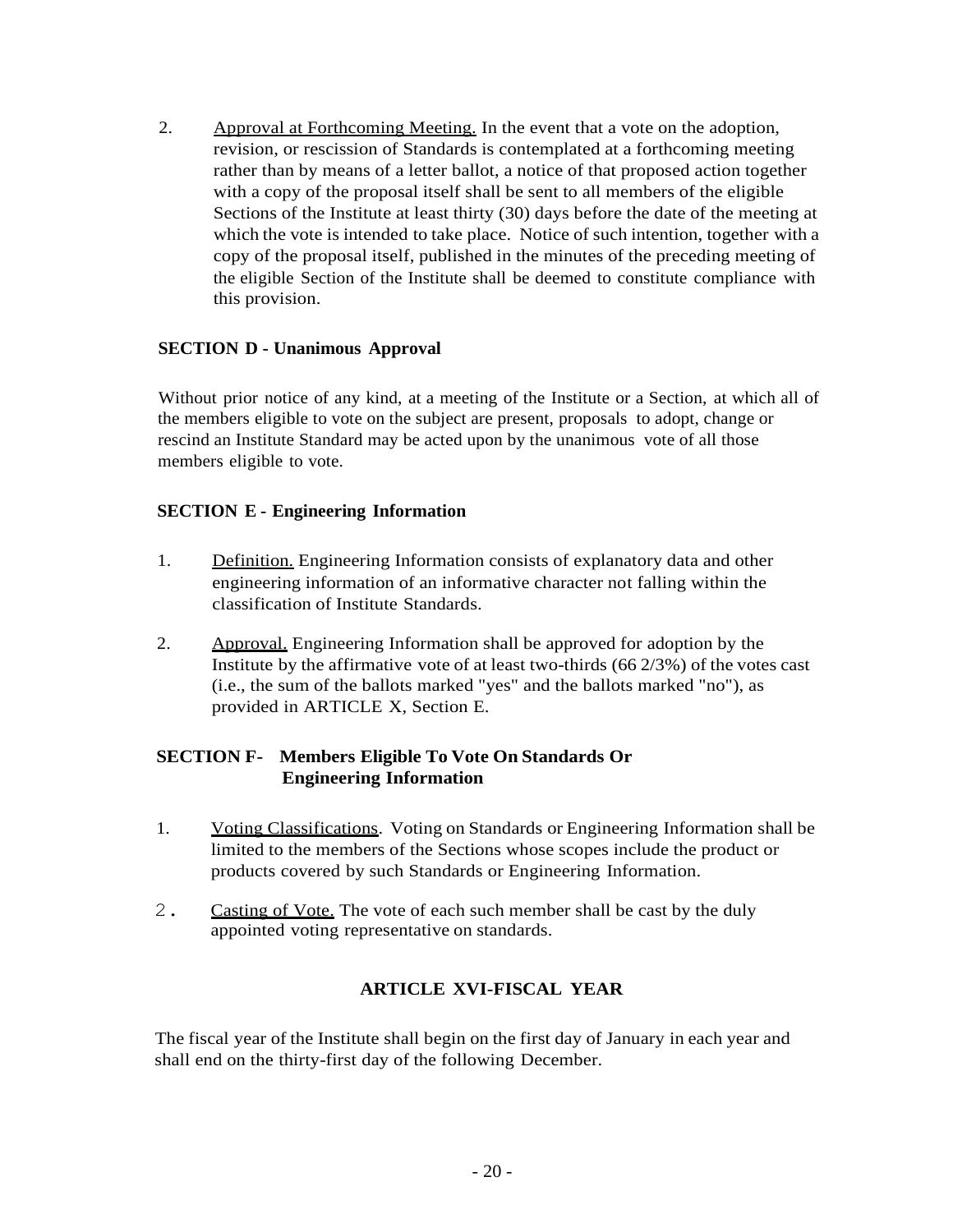#### **ARTICLE XVII - BUDGET**

#### **SECTION A** - **Budget**

At each Annual Meeting of the Institute, a budget for the total expenses of the Institute for the ensuing year and for such reasonable reserves for contingencies as may be deemed advisable shall be adopted.

#### **SECTION B - Obligations** In **Excess Of Approved Budget**

Neither the Board of Directors nor the Officers of the Institute shall obligate the Institute in excess of the total amount of the approved budget except that the Board of Directors, by unanimous vote of its membership, if polled by letter ballot, or by unanimous vote of those present at a meeting where a quorum is present, may make appropriations from the surplus funds or reserves for contingencies of the Institute to defray expenses not contemplated by the budget.

#### **ARTICLE XVIII - PROCEDURE**

Except as otherwise provided in this Constitution and By-Laws, Robert's Rules of Order shall govern in any question of parliamentary procedure.

#### **ARTICLE XIX- STATISTICS**

#### **SECTION A -Authorization**

The Statistics Committee shall obtain authorization from the Board of Directors and approval of Legal Counsel before initiating any new substantial activity or before revising an existing statistical activity.

#### **SECTION B - Statistics Held**

All statistical data received by the Institute from any member of the Institute for any purpose shall be held strictly confidential and no statistical data furnished by any member shall be divulged to any other member. No statistical data furnished by any member shall be divulged to any outside individual or organization unless specifically authorized by the member furnishing the data and the Board of Directors, and approved by Legal Counsel. Subject to the authorization of the Board of Directors and review by Legal Counsel, the Statistics Committee shall direct the Executive Director and staff to arrange for preparation and distribution of reports of statistical data in such form and at such intervals as may be appropriate. The Statistics Committee shall obtain authorization from the